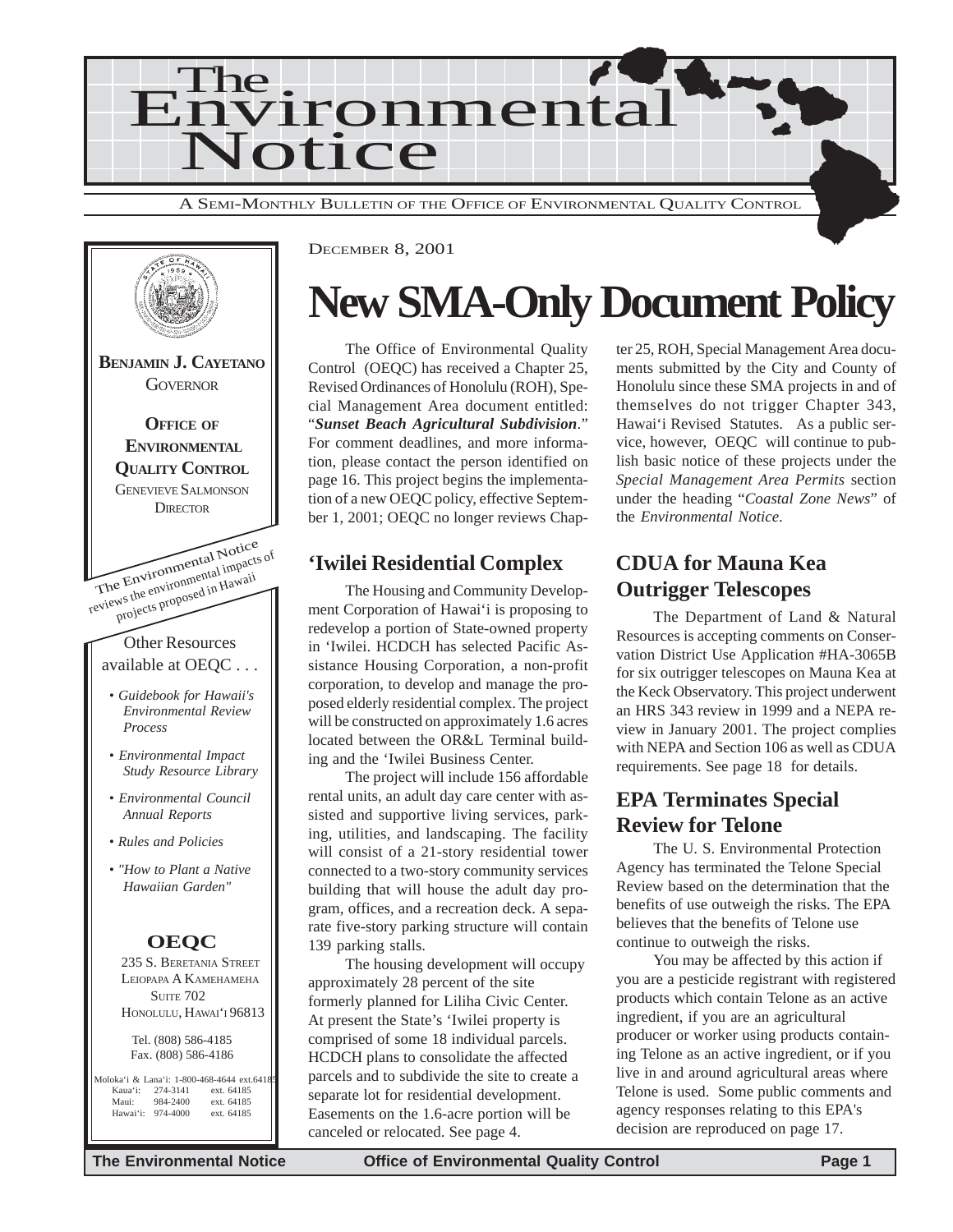# Table of Contents

DECEMBER 8, 2001

## **1.** O'ahu Notices

#### **Final Environmental Assessments/**

| <b>Findings of No Significant Impact (FONSI)</b> |  |
|--------------------------------------------------|--|
|                                                  |  |
|                                                  |  |
|                                                  |  |

#### **Draft Environmental Impact Statements**

|--|

#### **National Environmental Policy Act (NEPA)**

| (5) Marine Corps Base Hawai'i Integrated Natural Resources |  |
|------------------------------------------------------------|--|
|                                                            |  |

#### **Previously Published Projects Pending Public Comments**

## 3 **Maui Notices**

#### **Final Environmental Assessments/Findings of No Significant Impacts (FONSI)**

| (2) Paukukalo Preschool and Two-Classroom Building |  |
|----------------------------------------------------|--|
|                                                    |  |

## 6 **Hawai'i Notices**

| <b>Draft Environmental Assessments</b>                                                       |  |
|----------------------------------------------------------------------------------------------|--|
| <b>Final Environmental Assessments/</b><br><b>Findings of No Significant Impacts (FONSI)</b> |  |
| <b>Previously Published Projects Pending Public Comments</b>                                 |  |
|                                                                                              |  |
|                                                                                              |  |
|                                                                                              |  |
|                                                                                              |  |

### 7 **Kauai Notices**

#### **Draft Environmental Assessments**

#### **Final Environmental Assessments/ Findings of No Significant Impacts (FONSI)**

(2) Kilauea Booster Pump Station [..................................................... 11](#page-10-0)

## ' **Environmental Council Notices**

Environmental Council Meetings [....................................................... 11](#page-10-0)

### s **Shoreline Notices**

## ^ **Coastal Zone News**

| (1) Oshiro Bridge Replacement, Puna, County of Hawai'i  14            |
|-----------------------------------------------------------------------|
| (2) Kaumoali Bridge Replacement, Hamakua, County of Hawai'i  14       |
| (3) Kalopa/Ali'ipali Bridge Replacement, Hamakua, County of Hawai'i14 |
| Coastal Zone Management Citizens Advisory Group  14                   |
| Special Management Area (SMA) Minor Permits  15                       |
| Special Management Area (SMA) Documents (HRS §205A), New              |
| Policy on OEQC Review/Publication of SMA-only Projects  16            |

## V **Pollution Control Permits**

|--|

### ( **Conservation District Notices**

|--|

## ] **Federal Notices**

| 1,3-Dichloropropene (Telone) Notice of Final Determination for Special |
|------------------------------------------------------------------------|
|                                                                        |
|                                                                        |
| Notice of Data Availability on NPDES Permit Regulation and Effluent    |
| Limitations Guidelines and Standards for Concentrated Animal           |
|                                                                        |
| Available Buildings and Land at Military Installations Designated for  |
|                                                                        |



*OEQC intends to make the information in this bulletin accessible to everyone. Individuals that require this material in a different format (such as large type or braille), should contact our office for assistance.*

**The Environmental Notice Office of Environmental Quality Control Page 2**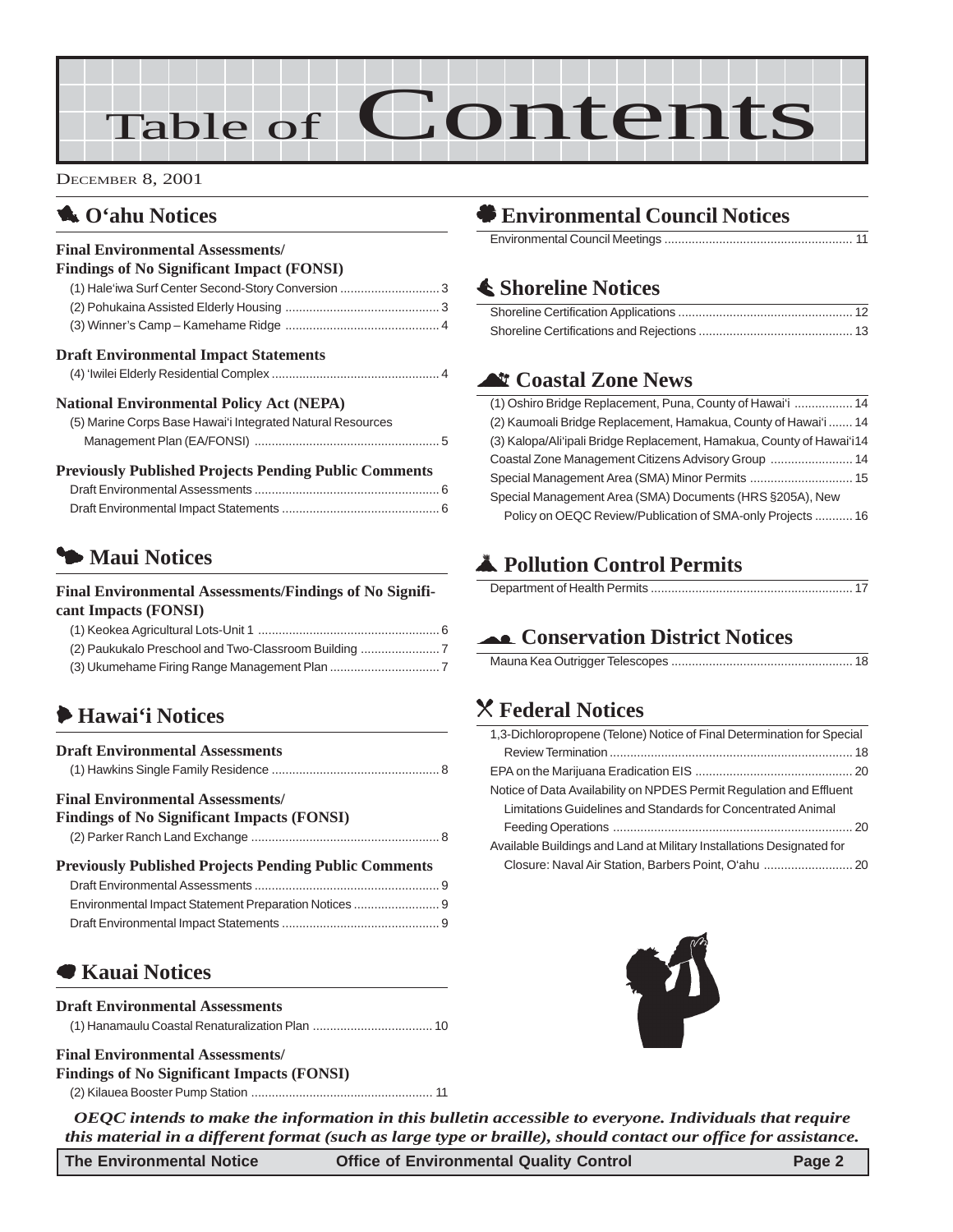**5**

**3**

**O'ahu Notices**

## <span id="page-2-0"></span>**Final Environmental Assessments/Findings of No Significant Impact (FONSI)**



### **(1) Hale'iwa Surf Center Second-Story Conversion**

| District:                         | Waialua                                |  |
|-----------------------------------|----------------------------------------|--|
| TMK:                              | $6 - 6 - 002:001$                      |  |
| Applicant:                        | City and County of Honolulu            |  |
|                                   | Department of Design and Construction  |  |
|                                   | 650 South Beretania Street             |  |
|                                   | Honolulu, Hawai'i 96813                |  |
|                                   | Contact: Steven Tong (523-4799)        |  |
| <b>Approving Agency/Accepting</b> |                                        |  |
| <b>Authority:</b>                 | Same as above.                         |  |
| <b>Consultant:</b>                | Planning Solutions, Inc.               |  |
|                                   | 1210 Auahi Street, Suite 221           |  |
|                                   | Honolulu, Hawai'i 96814                |  |
|                                   | Contact: Charles Morgan (593-1288)     |  |
| Status:                           | FEA/FONSI issued, project may proceed. |  |
| <b>Permits</b>                    |                                        |  |

**Required**: SMA

The City & County of Honolulu proposes to convert the second floor of the existing John K. Kalili Hale'iwa Surf and Recreation Center from a film set into a permanent City facility. Before mid-1999, the Surf Center was a single-story City facility used primarily for public meetings and for storage of City equipment. In May 1999, with support from the State of Hawai'i and the City, the producers of the television series *Baywatch* began construction of a second story for the Surf Center. The second story was designed and built as a film set. The added space was used for this purpose until early 2001, when production of the television series stopped and all ownership and access rights were returned to the City.

Currently, the City is evaluating possible municipal uses for the second story of the Surf Center. These include use as a public youth center, as City office space, as storage, and for other uses. The Surf Center is within the Special Management Area, and conversion of the second story to a permanent facility calls for a Special Management Area Permit and zoning height waiver. The City Department of Design and

Construction has determined that the proposed conversion will not have significant environmental effects and has issued a Finding of No Significant Impact.

**4**

**2**

**5 5**

**5**



**1**

## **(2) Pohukaina Assisted Elderly Housing**

| District:                         | Honolulu                                |  |
|-----------------------------------|-----------------------------------------|--|
| TMK:                              | $2-1-51$ : por. 9                       |  |
| Applicant:                        | Housing and Community Development       |  |
|                                   | Coporation of Hawai'i (HCDCH)           |  |
|                                   | 677 Queen Street, Suite 300             |  |
|                                   | Honolulu, Hawai'i 96813                 |  |
|                                   | Contact: Stan Fujimoto (587-0541)       |  |
| <b>Approving Agency/Accepting</b> |                                         |  |
| <b>Authority:</b>                 | Same as above.                          |  |
| <b>Consultant:</b>                | Environmental Communications, Inc.      |  |
|                                   | 1188 Bishop Street, Suite 2210          |  |
|                                   | Honolulu, Hawai'i 96813                 |  |
|                                   | Contact: Taeyong Kim (528-4661)         |  |
| Status:                           | FEA/FONSI issued, project may proceed.  |  |
| <b>Permits</b>                    | Zoning, NPDES, Building, Dewatering,    |  |
| Required:                         | Grading & Stockpiling, Sewer Connection |  |

The Housing and Community Development Corporation of Hawai'i (HCDCH) is proposing the development of a senior housing facility with assisted living and/or healthcare support services on the project site. The project will be jointly developed through a Request for Proposal (RFP) process.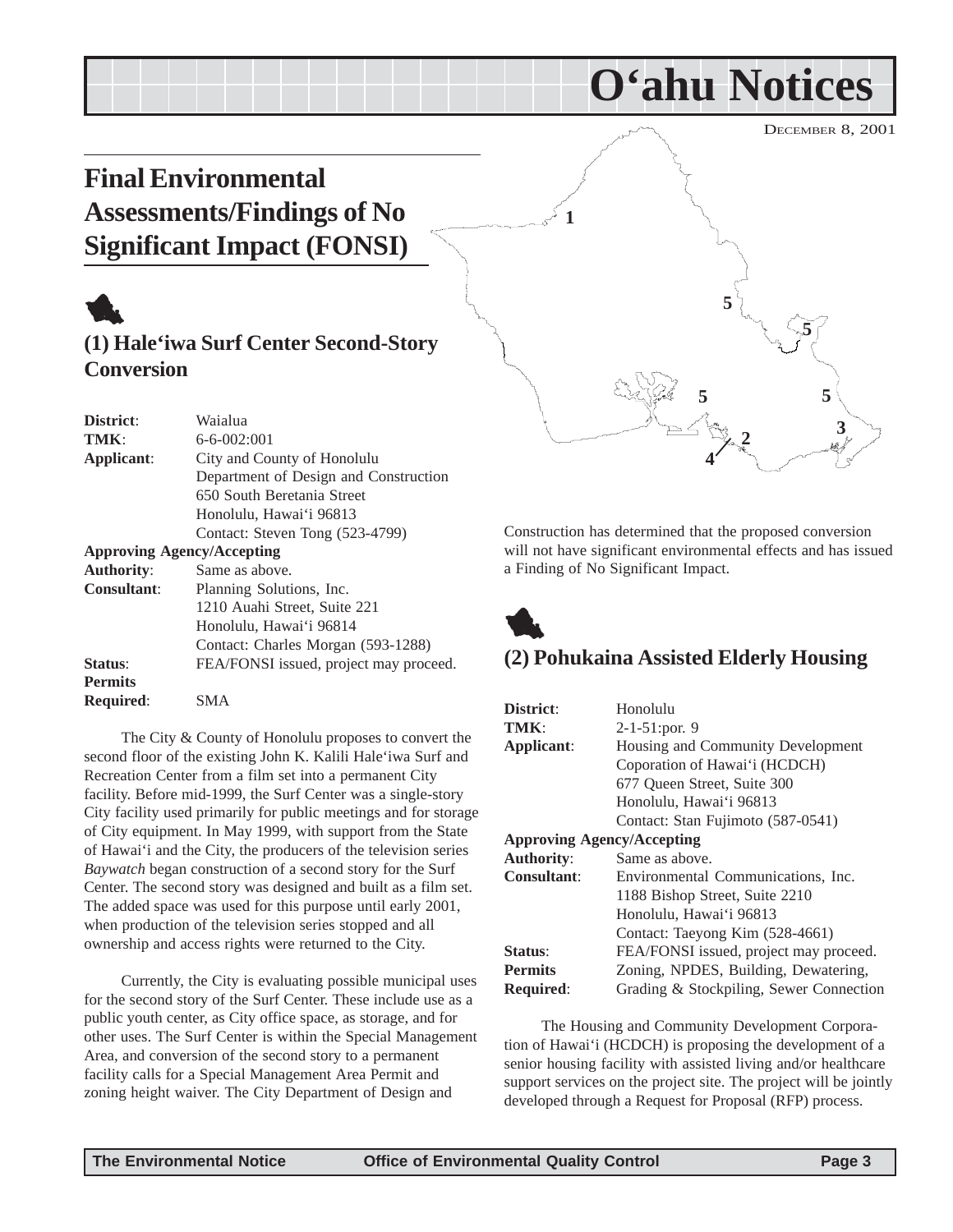## <span id="page-3-0"></span>**O'ahu Notices**

DECEMBER 8, 2001

The project site is located on the consolidated block within the Kaka'ako Mauka District bounded by Queen Street to the northeast (mauka), Cooke Street to the southeast (Diamond Head), Pohukaina Street to the southwest (makai), and Keawe Street to northwest ('Ewa). Presently, the project area is used for parking.

The project will consist of approximately 200 1 bedroom and studio units configured in a 14-floor structure. The first four floors of the structure will accommodate the lobby, service areas, parking and a community center. Residential units will be located on floors 5 through 14. Approximately 87 resident and guest parking stalls will be provided within the parking levels. Ingress and egress points will be located along Halekauwila Street.

Impacts associated with the proposed project have generally been determined to be negligible. Views will be impacted as a result of the new facility but should be considered in the context that any development of the site will result in the loss of open space. Some loss of parking will be experienced with the development of the project.

Adverse impacts that cannot be avoided are generally related to short-term construction impacts. These impacts can be minimized by sound construction practices, adherence to applicable construction regulations as prescribed by the Department of Health, and coordination with applicable County agencies.



### **(3) Winner's Camp – Kamehame Ridge**

| District:          | Honolulu                                 |                |
|--------------------|------------------------------------------|----------------|
| TMK:               | $3-9-10:01$                              |                |
| Applicant:         | Winner's Camp Foundation                 | Ap             |
|                    | P.O. Box 241018                          | Au             |
|                    | Honolulu, Hawai'i 96824                  |                |
|                    | Contact: Delorese Gregoire (306-8008)    |                |
|                    | <b>Approving Agency/Accepting</b>        |                |
| <b>Authority:</b>  | Department of Land and Natural Resources | Co             |
|                    | 1151 Punchbowl Street                    |                |
|                    | Honolulu, Hawai'i 96813                  |                |
|                    | Contact: Masa Alkire (587-0385)          |                |
| <b>Consultant:</b> | Community 2010                           | P <sub>u</sub> |
|                    | 1154 Fort Street, Suite 412              | De:            |
|                    | Honolulu, Hawai'i 96813                  | Sta            |
|                    | Contact: Mike Klein (371-2567)           |                |
| Status:            | FEA/FONSI issued, project may proceed.   |                |
|                    |                                          |                |

#### **Permits Required**: CDUA

Winners' Camp, a  $501(c)(3)$  non-profit foundation, intends to renovate the four existing buildings on 3.5 acres located in the general sub-zone of the conservation district, the former Nike Camp, and missile site above Hawai'i Kai. The four existing buildings total approximately 15,000 sq. ft. under roof. Three of these buildings were the camps' sleeping quarters and one building was the former kitchen and eating area. The site has been used as a campsite since 1962. The buildings are designed as sleeping quarters and have two completely plumbed kitchens and four communal bathrooms as well as two semi-private bathrooms. During operation all staff, youth participants and parents will be transported in passenger vans to the site. The staff stays on site for ten days and the students remain for seven days consecutively during each camping period.

## **Draft Environmental Impact Statements**



### **(4)'Iwilei Elderly Residential Complex**

| District:                         | Honolulu                                    |  |  |
|-----------------------------------|---------------------------------------------|--|--|
| TMK:                              | 1-5-7: 1, 2, 14, 15, 18, 66-69, 71, 74, 75, |  |  |
|                                   | 78-84                                       |  |  |
| Applicant:                        | Housing and Community Development           |  |  |
|                                   | Corporation of Hawai'i                      |  |  |
|                                   | 677 Queen Street, Suite 300                 |  |  |
|                                   | Honolulu, Hawai'i 96813                     |  |  |
|                                   | Contact: Neal Wu (587-0453)                 |  |  |
| <b>Approving Agency/Accepting</b> |                                             |  |  |
| <b>Authority:</b>                 | Governor, State of Hawai'i                  |  |  |
|                                   | c/o Office of Environmental Quality Control |  |  |
|                                   | 235 South Beretania Street, Suite 702       |  |  |
|                                   | Honolulu, Hawai'i 96813                     |  |  |
| <b>Consultant:</b>                | Kimura International, Inc.                  |  |  |
|                                   | 1600 Kapi'olani Boulevard, Suite 1610       |  |  |
|                                   | Honolulu, Hawai'i 96814                     |  |  |
|                                   | Contact: Glenn Kimura (944-8848)            |  |  |
| <b>Public Comment</b>             |                                             |  |  |
| Deadline:                         | January 22, 2002                            |  |  |
| Status:                           | DEIS First Notice pending public comment.   |  |  |
|                                   | Address comments to the applicant with      |  |  |
|                                   | copies to the approving agency or accepting |  |  |
|                                   | authority, the consultant and OEQC.         |  |  |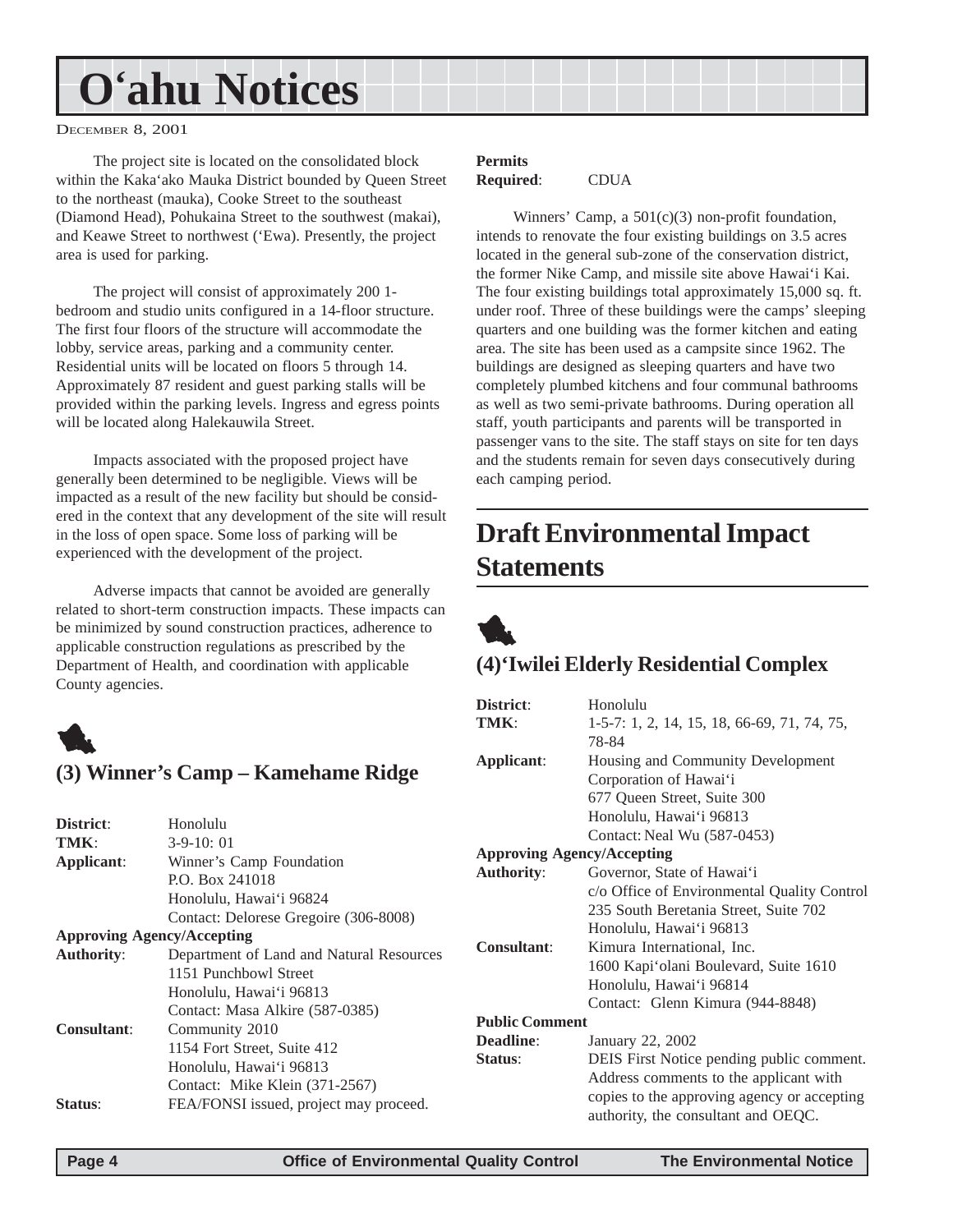

#### <span id="page-4-0"></span>**Permits Required**: Demolition, grading, construction

The Housing and Community Development Corporation of Hawai'i (HCDCH) is proposing to redevelop a portion of State-owned property in 'Iwilei. HCDCH has selected Pacific Assistance Housing Corporation, a non-profit corporation, to develop and manage the proposed elderly residential complex. The project will be constructed on approximately 1.6 acres located between the OR&L Terminal building and the 'Iwilei Business Center. It will include 156 affordable rental units, an adult day care center with assisted and supportive living services, parking, utilities, and landscaping. The facility will consist of a 21-story residential tower connected to a two-story community services building that will house the adult day program, offices, and a recreation deck. A separate five-story parking structure will contain 139 parking stalls.

In the early 1990s, a State office complex known as Liliha Civic Center was planned for the project site. An EIS for the proposed Liliha Civic Center was prepared and accepted in 1992, but the project was postponed indefinitely. Because of substantive changes in project description and loss of timeliness, HCDCH is preparing a Supplemental EIS for the proposed elderly residential complex.

The housing development will occupy approximately 28 percent of the site formerly planned for Liliha Civic Center. At present the State's 'Iwilei property is comprised of some 18 individual parcels. HCDCH plans to consolidate the affected parcels and to subdivide the site to create a separate lot for residential development. Easements on the 1.6-acre portion will be canceled or relocated.

## **National Environmental Policy Act (NEPA)**

## 1

**(5) Marine Corps Base Hawai'i Integrated Natural Resources Management Plan (EA/ FONSI)**

**District**: Ko'olaupoko

**Applicant**: Commanding General Attn: Environmental Dept. Marine Corps Base Hawai'i Box 63002 Kane'ohe Bay, Hawaii 96863-3062 Contact: Dr. Diane Drigot (257-6920 x 224)

Per the 1997 Sikes Act Improvement Act and federal regulations implementing the National Environmental Policy Act (40 CFR Parts 1500-1508), the U.S. Marine Corps gives notice that an Environmental Assessment (EA) has been prepared and an Environmental Impact Statement is not required for the proposed Integrated Natural Resources Management Plan (2002-2006) at Marine Corps Base Hawai'i (MCBH).

The combined INRMP/EA covers MCBH Kane'ohe Bay, Marine Corps Training Area-Bellows, Waikane Valley Impact Area, Camp H.M. Smith, and Pu'uloa Training Facility. The proposed action is to implement the INRMP using an ecosystem management approach. It must result in "no net loss" of combat readiness while complying with natural resources and public access laws.

None of the three alternatives assessed will have significant adverse environmental consequences. They each contribute, in varying degrees, to long term, cumulative, improved environmental conditions for supporting: more viable regional native wildlife populations and habitat; improved wetland/watershed functioning, sustainable landscaping; marine resource management; quality of life, public involvement, communication, data- and cost-shared partnering.

U.S. Fish and Wildlife Service (USFWS), Hawai'i Department of Land and Natural Resources, and National Marine Fisheries Service concur in the INRMP. USFWS also concurs with a determination of "no adverse effect" to listed endangered species. Based on the assessment and agency comments, the U.S. Marine Corps finds that the proposed INRMP will not significantly impact the environment or generate significant controversy.

Copies of the FONSI and INRMP/EA are in public libraries near affected MCBH parcels. Direct inquiries to: Commander, Marine Corps Base Hawai'i, Box 63062, Kane'ohe Bay, Hawaii 96863-3062 (Attn: Dr. Diane Drigot, Senior Natural Resources Management Specialist, Environmental Department), telephone (808) 257-6920 x 224.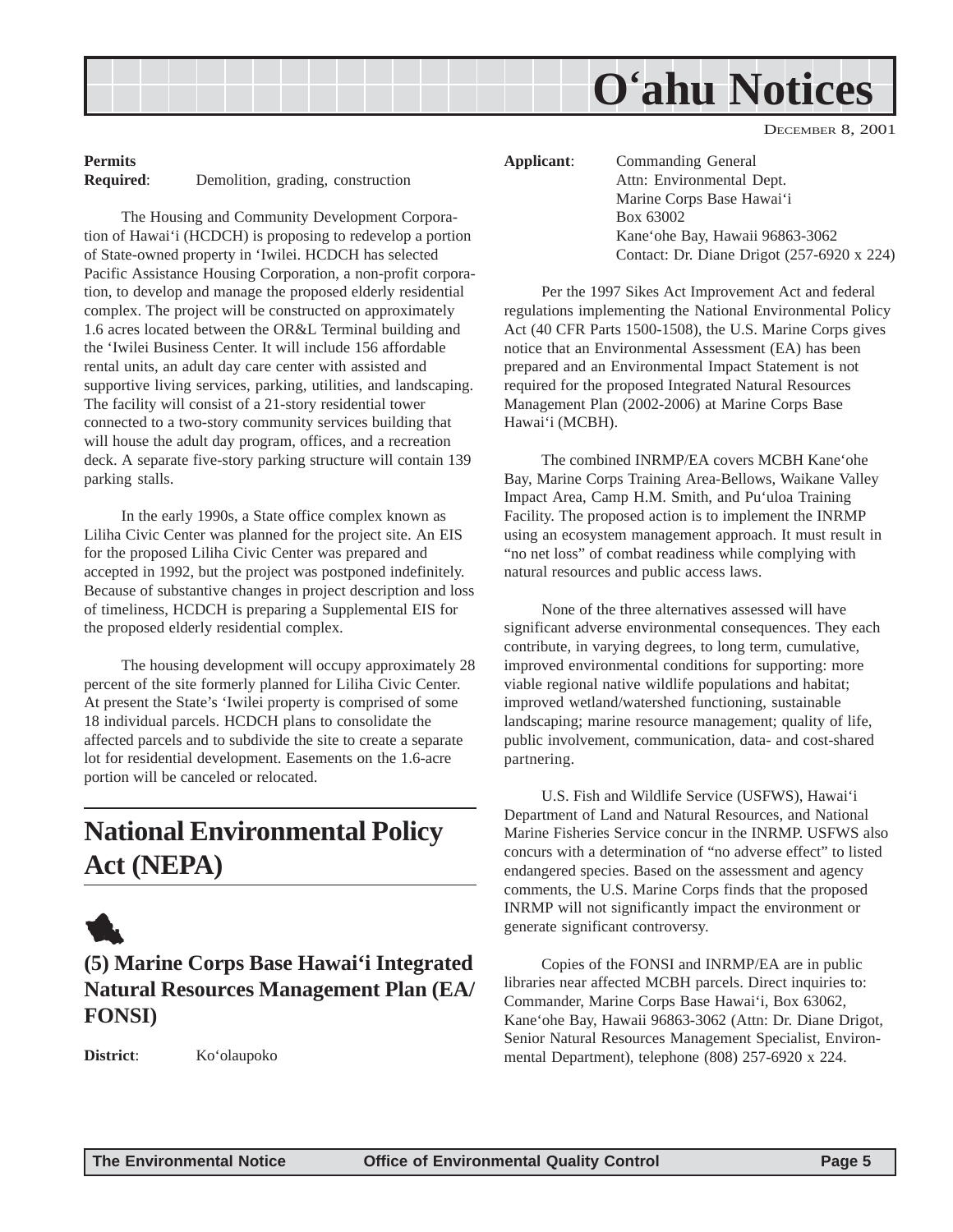## <span id="page-5-0"></span>**O'ahu Notices**

DECEMBER 8, 2001

## **Previously Published Projects Pending Public Comments**

### **Draft Environmental Assessments**

#### 1 **Waialua Bandstand**

**Applicant**: City and County of Honolulu Department of Design and Construction 650 South King Street Honolulu, Hawai'i 96813 Contact: Greg Hee (527-6977) **Approving Agency/Accepting**

#### **Authority**: Same as above.

**Public Comment Deadline**: December 24, 2001

## **Maui Notices**

## **Draft Environmental Impact Statements**

#### 1 **Waikiki Beach Walk**

**Applicant**: Outrigger Enterprises, Inc. 2375 Kuhio Avenue Honolulu, Hawai'i 96815 Contact: Eric Masutomi (921-6657)

#### **Approving Agency/Accepting**

**Authority**: City and County of Honolulu Department of Planning and Permitting 650 South King Street, 7th Floor Honolulu, Hawai'i 96813 Contact: Ardis Shaw-Kim (527-5349)

#### **Public Comment**

**2**

**Deadline**: December 24, 2001



## **Final Environmental Assessments/Findings of No Significant Impacts (FONSI)**

## $\bullet$ **(1) Keokea Agricultural Lots-Unit 1 District**: Makawao **1 3**

**TMK**: 2-2-02:55 **Applicant**: Department of Hawaiian Homes Lands 1099 Alakea Street, 12th Floor Honolulu, Hawai'i 96813 Contact: Gerald Lee (587-6447) **Approving Agency/Accepting Authority**: Same as above. **Consultant**: SSFM International, Inc. 501 Sumner Street, Suite 502 Honolulu, Hawai'i 96817 Contact: Ronald Sato (531-1308) **Status:** FEA/FONSI issued, project may proceed.

**Required**: NPDES, Grading, Building

Department of Hawaiian Home Lands (DHHL), proposes to develop an agricultural subdivision on Hawaiian homestead lands in Keokea, Maui, Hawai'i. Approximately 351 acres of DHHL homestead lands will be subdivided. The proposed agricultural subdivision project will consist of 82 total lots. The subdivision site will include 77 agricultural lots averaging 2.0 – 2.5 acres in size, a large 96-acre reserve lot, a 29-acre historic preserve, and three lots fronting Kula Highway to be used for future community purposes. Upon

**Permits**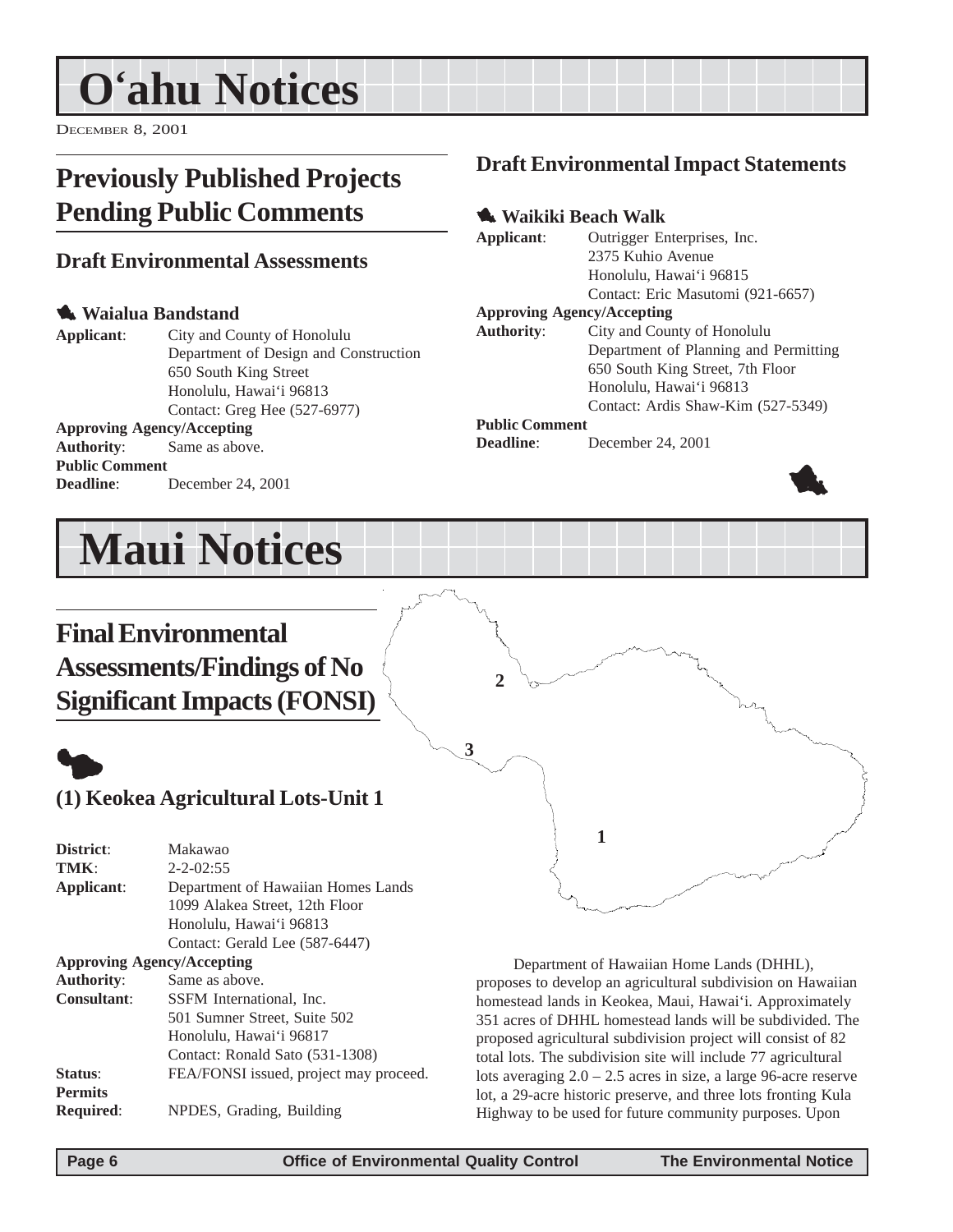<span id="page-6-0"></span>

completion of the project, the smaller subdivided lots will be leased as agricultural homesteads to eligible native Hawaiians. The proposed agricultural subdivision layout will be configured to provide each lot with a significant portion of moderately sloped lands which would be considered farmable based on topography. Other improvements will include paved roadways, drainage, water irrigation, and above ground utilities.



### **(2) Paukukalo Preschool and Two-Classroom Building**

| District:          | Wailuku                                |  |  |
|--------------------|----------------------------------------|--|--|
| TMK:               | 3-3-5: por. 86, por. 87                |  |  |
| Applicant:         | Department of Hawaiian Home Lands      |  |  |
|                    | P.O. Box 1879                          |  |  |
|                    | Honolulu, Hawai'i 96805                |  |  |
|                    | Contact: Carolyn Darr (586-3823)       |  |  |
|                    | and                                    |  |  |
|                    | Kamehameha Schools                     |  |  |
|                    | 567 S. King Street, Suite 100          |  |  |
|                    | Honolulu, Hawai'i 96813                |  |  |
|                    | Contact: Allison Yue (534-3944)        |  |  |
|                    | <b>Approving Agency/Accepting</b>      |  |  |
| <b>Authority:</b>  | Department of Hawaiian Home Lands      |  |  |
|                    | P.O. Box 1879                          |  |  |
|                    | Honolulu, Hawai'i 96805                |  |  |
|                    | Contact: Carolyn Darr (586-3823)       |  |  |
| <b>Consultant:</b> | Munekiyo & Hiraga, Inc.                |  |  |
|                    | 305 High Street, Suite 104             |  |  |
|                    | Wailuku, Hawai'i 96793                 |  |  |
|                    | Contact: Gwen Hiraga (244-2015)        |  |  |
| Status:            | FEA/FONSI issued, project may proceed. |  |  |
| <b>Permits</b>     |                                        |  |  |
| Required:          | None                                   |  |  |

Kamehameha Schools is currently developing a new preschool in Paukukalo, Maui, Hawai'i. The proposed project is located within a portion of the approximately 6.37 acre Paukukalo Park and Community Center.

Initially, the proposed preschool facility was designed for an enrollment of 80 students, for which a total of four (4) classrooms in two (2) separate structures were proposed. The proposed preschool facility also included a separate multipurpose building with a kitchen, as well as a children's play area within the central portion of the preschool facility.

Following completion of initial programming for the preschool, student and faculty demand requirement were analyzed. Based on this most recent review, it was determined that additional classroom space was of higher priority than multi-purpose space. Accordingly, Kamehameha Schools has determined that the redesign/reconfiguration of the multipurpose space to provide two (2) additional classrooms instead of the multi-purpose building space is warranted.

The additional classrooms will accommodate twenty (20) students per classroom, thereby increasing the enrollment potential from 80 students to 120 students. No other design modifications are proposed.



### **(3) Ukumehame Firing Range Management Plan**

| District:                         | Lahaina                                |  |  |  |
|-----------------------------------|----------------------------------------|--|--|--|
| TMK:                              | 4-8-02                                 |  |  |  |
| Applicant:                        | Hawaii Army National Guard (HIARNG)    |  |  |  |
|                                   | HIENG, Department of Defense           |  |  |  |
|                                   | 3949 Diamond Head Road                 |  |  |  |
|                                   | Honolulu, Hawai'i 96816-4495           |  |  |  |
|                                   | Contact: Melissa Dumaran (733-4268)    |  |  |  |
| <b>Approving Agency/Accepting</b> |                                        |  |  |  |
| <b>Authority:</b>                 | Same as above.                         |  |  |  |
| Consultant:                       | Pacific Environmental and Information  |  |  |  |
|                                   | Technologies, LLC                      |  |  |  |
|                                   | P.O. Box 161256                        |  |  |  |
|                                   | Honolulu, Hawai'i 96816                |  |  |  |
|                                   | Contact: Chris Welch/Andrew Tomlinson  |  |  |  |
|                                   | $(864 - 8567)$                         |  |  |  |
| Status:                           | FEA/FONSI issued, project may proceed. |  |  |  |
| <b>Permits</b>                    | SMA, CDUP, CWRM well, CZM consis-      |  |  |  |
| <b>Required:</b>                  | tency, Sec. 7, Sec. 106 consultation   |  |  |  |

HIARNG proposes to improve the existing environmental conditions on its portion of the Ukumehame Firing Range by implementing a Conservation and Landscape Management Master Plan (CLMMP) in three phases. The plan is designed to incrementally enhance the existing wetland and native vegetation, improve water bird habitat, reduce soil erosion, and improve overall facility land management. This plan is intended to provide a basis for natural resource management, and does not involve any engineering changes to the physical character of the site. No structures are proposed for development as part of the project. Development of a well is included in the plan to support landscape irrigation.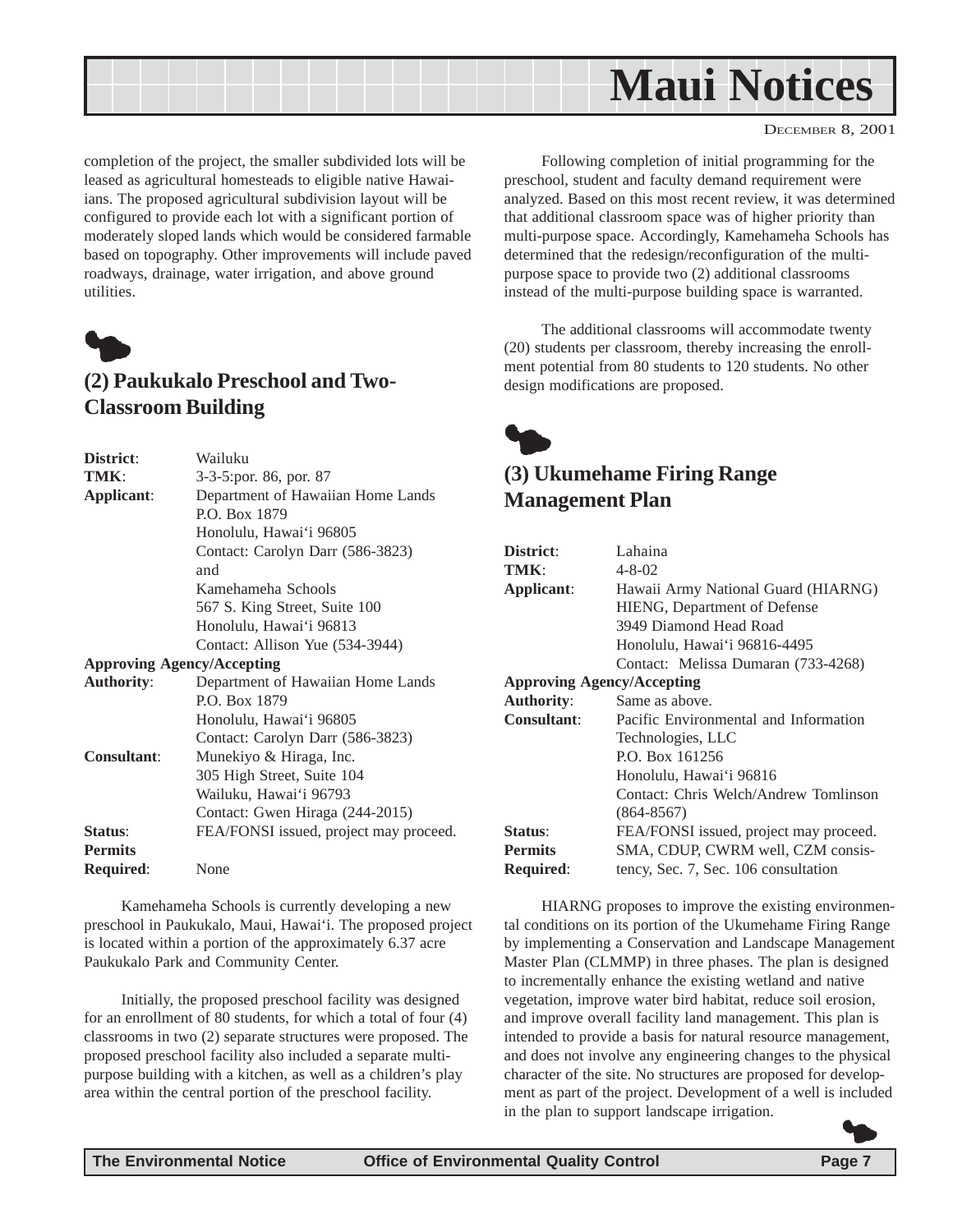## <span id="page-7-0"></span>**Hawai'i Notices**

DECEMBER 8, 2001

## **Draft Environmental Assessments**

## $\blacktriangleright$

### **(1) Hawkins Single Family Residence**

| District:             | North Hilo                                  |
|-----------------------|---------------------------------------------|
| TMK:                  | $3 - 2 - 04:45$                             |
| Applicant:            | Steven & Gale Elizabeth Hawkins (962-       |
|                       | 6920)                                       |
|                       | P.O. Box 344                                |
|                       | Laupahoehoe, Hawai'i 96764                  |
|                       | <b>Approving Agency/Accepting</b>           |
| <b>Authority:</b>     | Department of Land and Natural Resources    |
|                       | P.O. Box 621                                |
|                       | Honolulu, Hawai'i 96809                     |
|                       | Contact: Masa Alkire (587-0385)             |
| <b>Public Comment</b> |                                             |
| <b>Deadline:</b>      | January 7, 2002                             |
| Status:               | DEA First Notice pending public comment.    |
|                       | Address comments to the applicant with      |
|                       | copies to the approving agency or accepting |
|                       | authority and OEQC.                         |
| <b>Permits</b>        |                                             |
| <b>Required:</b>      | CDUP, Building                              |

The applicants propose to build a small, single family residence with catchment system and driveway and yard on 6.8 acres one mile mauka of Ninole, North Hilo, Hawai'i. The parcel is within the general conservation subzone and is currently covered by uluhe and waiawi trees.

Construction of the house will be on a small scale and the structure will be only 750 square feet plus a covered lanai.

## **Final Environmental Assessments/Findings of No Significant Impacts (FONSI)**



## **(2) Parker Ranch Land Exchange**

**District**: South Kohala **TMK**: 6-7-2:17 (por.), 6-7-2:15 (por.)



| Applicant:                        | Department of Education                       |  |
|-----------------------------------|-----------------------------------------------|--|
|                                   | <b>Facilities Support and Services Branch</b> |  |
|                                   | P.O. Box 2360                                 |  |
|                                   | Honolulu, Hawai'i 96804                       |  |
|                                   | Contact: Sanford Beppu (733-4862)             |  |
| <b>Approving Agency/Accepting</b> |                                               |  |
| <b>Authority:</b>                 | Same as above.                                |  |
| <b>Consultant:</b>                | Ron Terry, Ph.D. (982-5831)                   |  |
|                                   | HC 2 Box 9575                                 |  |
|                                   | Keaau, Hawai'i                                |  |
| Status:                           | FEA/FONSI issued, project may proceed.        |  |
| <b>Permits</b>                    | Change of zoning, Grading, Grubbing,          |  |
| <b>Required:</b>                  | Building, NPDES                               |  |
|                                   |                                               |  |

The proposed action would involve an exchange of land in which Parker Ranch would convey title to a 4.988-acre portion of TMK 6-7-2:17 to the State of Hawai'i, and the State of Hawai'i would convey title to a 0.78 acre portion of TMK 6-7-2:15 to Parker Ranch. The purposes of the land exchange are to: 1) allow for the future expansion of the Waimea School site, which would accommodate separate campuses for Waimea Elementary and Waimea Intermediate Schools; and 2) improve the design of the proposed extension of Lindsey Road by removing a curve present in the existing design for the road. The land exchange would allow for an approximately 18-acre middle school and an approximately 12-acre elementary school. These acreages will be consistent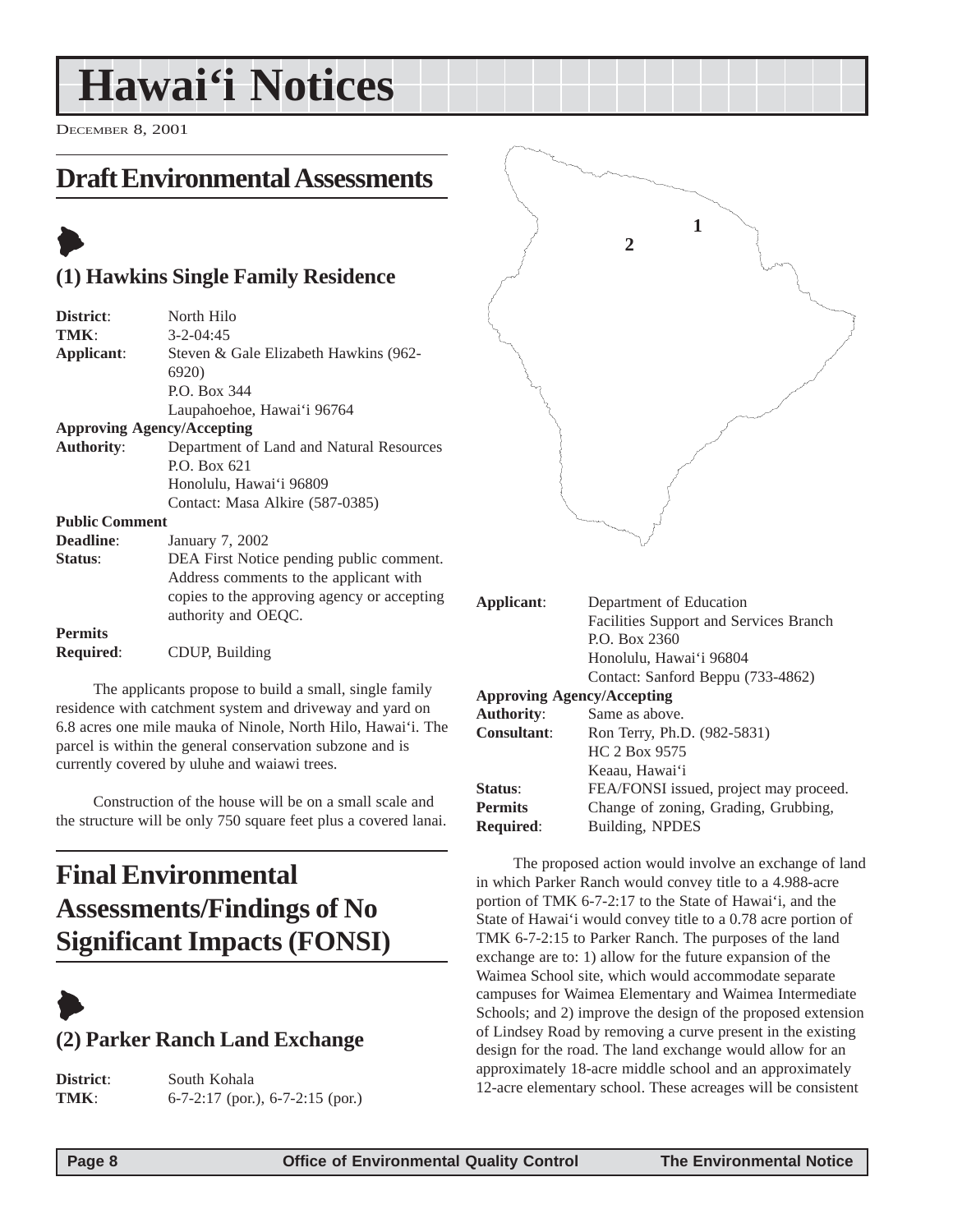<span id="page-8-0"></span>

with Hawai'i State Department of Education (DOE) standard guidelines. No substantial adverse impacts would occur. The site is a pasture with non-native flora and fauna. Archaeological sites, in the form of a portion of a low wall and a former irrigation channel, are present, but data recovery has already been conducted and the sites are considered no longer significant. The EA applies to the land exchange only, and not the actual design or construction of the school, although general impacts relating to the use of the site as a school are described and evaluated. At the appropriate time in the development process, the DOE will meet any additional requirements of Chapter 343, HRS.

## **Previously Published Projects Pending Public Comments**

### **Draft Environmental Assessments**

#### 6 **Green and Russo Forest Stewardship Project**

**Applicant**: Bari Green and Lou Russo P.O. Box 32 Papa'aloa, Hawaii 96780 Contact: Bari Green (962-6525) **Approving Agency/Accepting Authority**: Department of Land and Natural Resources

Division of Forestry and Wildlife 1151 Punchbowl Street, Room 325 Honolulu, Hawai'i 96813 Contact: Karl Dalla Rosa (587-4174)

#### **Public Comment**

**Deadline**: December 24, 2001

### **Environmental Impact Statement Preparation Notices**

#### 6 **Koa Timber Commercial Forestry Operations**

| Applicant:                        | Koa Timber, Inc.               |  |
|-----------------------------------|--------------------------------|--|
|                                   | 91-188 Kalaeloa Blyd.          |  |
|                                   | Kapolei, Hawai'i 96707         |  |
|                                   | Contact: Kyle Dong (682-5572)  |  |
| <b>Approving Agency/Accepting</b> |                                |  |
| <b>Authority:</b>                 | Department of Land and Natural |  |
|                                   | P.O. Box 621                   |  |
|                                   | Honolulu, Hawai'i 96809        |  |
|                                   | Contact: Sam Lemmo (587-0381)  |  |
| <b>Public Comment</b>             |                                |  |
| <b>Deadline:</b>                  | December 24, 2001              |  |

#### **Draft Environmental Impact Statements**

#### 6 **China-U.S. Centre**

**Applicant**: GEO International Explorer, Inc. 13-1F, 336 Tun Hua S. Road Sec. 1, Taipei 106, Taiwan Republic of China Contact: Ron Terry (982-5831) **Approving Agency/Accepting Authority**: University of Hawai'i at Hilo 200 W. Kawili Street Hilo, Hawai'i 96720 Contact: Gerald DeMello (974-7567) **Public Comment Deadline**: December 24, 2001

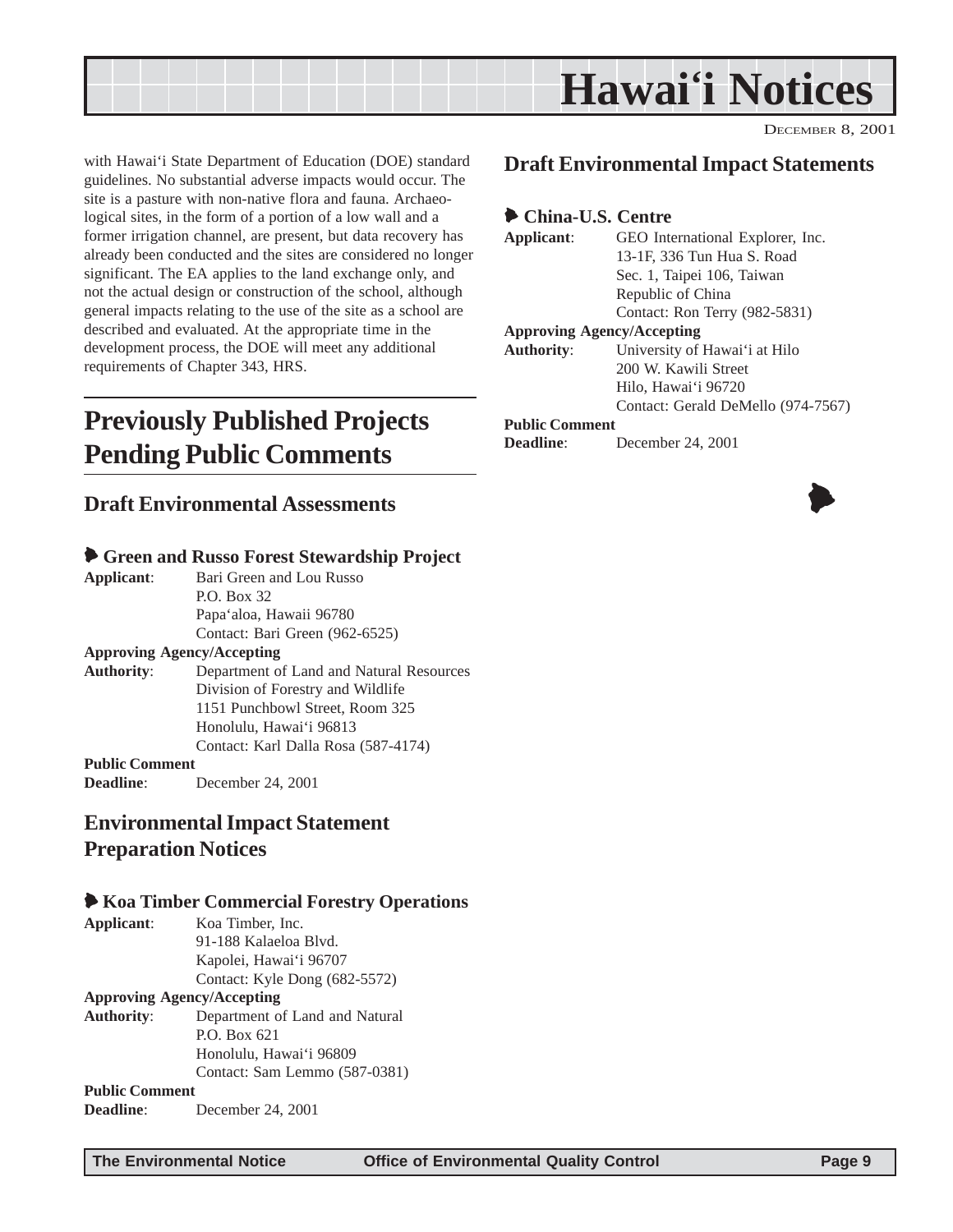## <span id="page-9-0"></span>**Kaua'i Notices**

DECEMBER 8, 2001

## **Draft Environmental**

## **Assessments**

## $\bullet$ **(1) Hanamaulu Coastal Renaturalization Plan**

| District:                         | Lihu'e                                      |  |  |
|-----------------------------------|---------------------------------------------|--|--|
| TMK:                              | $3 - 7 - 3$ : 1                             |  |  |
| Applicant:                        | EWM Kaua'i, LLC                             |  |  |
|                                   | $c$ /o Walton Hong (245-4757)               |  |  |
|                                   | 3135-A Akahi Street                         |  |  |
|                                   | Lihu'e, Hawai'i 96766                       |  |  |
| <b>Approving Agency/Accepting</b> |                                             |  |  |
| <b>Authority:</b>                 | County of Kaua'i, Planning Department       |  |  |
|                                   | 4444 Rice Street, Suite 473                 |  |  |
|                                   | Lihu'e, Hawai'i 96766                       |  |  |
|                                   | Contact: Keith Nitta (241-6677)             |  |  |
| <b>Consultant:</b>                | Group 70 International, Inc.                |  |  |
|                                   | 925 Bethel Street, 5th Floor                |  |  |
|                                   | Honolulu, Hawai'i 96813                     |  |  |
|                                   | Contact: Jeff Overton (523-5866 x 104)      |  |  |
| <b>Public Comment</b>             |                                             |  |  |
| <b>Deadline:</b>                  | January 7, 2002                             |  |  |
| Status:                           | DEA First Notice pending public comment.    |  |  |
|                                   | Address comments to the applicant with      |  |  |
|                                   | copies to the approving agency or accepting |  |  |
|                                   | authority, the consultant and OEQC.         |  |  |
| <b>Permits</b>                    |                                             |  |  |
| <b>Required:</b>                  | CDUP                                        |  |  |
|                                   |                                             |  |  |

EWM Kaua'i, LLC is proposing to implement a coastal renaturalization plan involving extensive landscaping and revegetation within 29-acres of former sugarcane lands at Hanamaulu. The project area is located along the northern rim of Hanamaulu Bay extending north along the coastline to the beach just south of the Kaua'i Raddisson Hotel. The project area is comprised of non-native ironwood trees that were planted several decades ago to protect sugarcane crops from the on-shore ocean wind conditions and drifting salt spray.

The overgrowth of ironwoods along this shoreline has displaced the natural habitat. The non-native ironwood trees dominate the near-shore landscape, including many dead and diseased trees, and a thick blanket of needles and tree litter. Many ironwoods are storm damaged and show fungus or termite infestation. The ironwoods preclude the growth of native plants, shrubs, ground cover and trees that formerly flourished along this coast, such as naupaka, 'ilima papa, pohuehue, pa'uohi'iaka, and other coastal varieties such as hala and coconut. The project seeks to restore the native vegetation character of this shoreline that existed prior to the sugar plantation.

**2**

**1**

The applicant proposes a coastal renaturalization plan that will be implemented in phases, including a comprehensive plan for tree removal, re-landscaping and maintenance. The first phase consists of clearing the diseased, damaged, and dying ironwood trees, and phased removal of the remaining ironwoods over time. The removed trees will be chipped on-site to create mulch for the landscaping. Soil erosion controls will be implemented to stabilize disturbed areas following tree removal. The second phase will landscape the near-shore area with selected species of native and noninvasive introduced plants, with emphasis on enhancing the quality of the existing ecosystem.

The project area lies within the Conservation District, therefore a CDUA permit is required, including a Draft EA. The project is part of a larger 460-acre mixed-use development, which is the subject of a comprehensive Draft EIS now in preparation.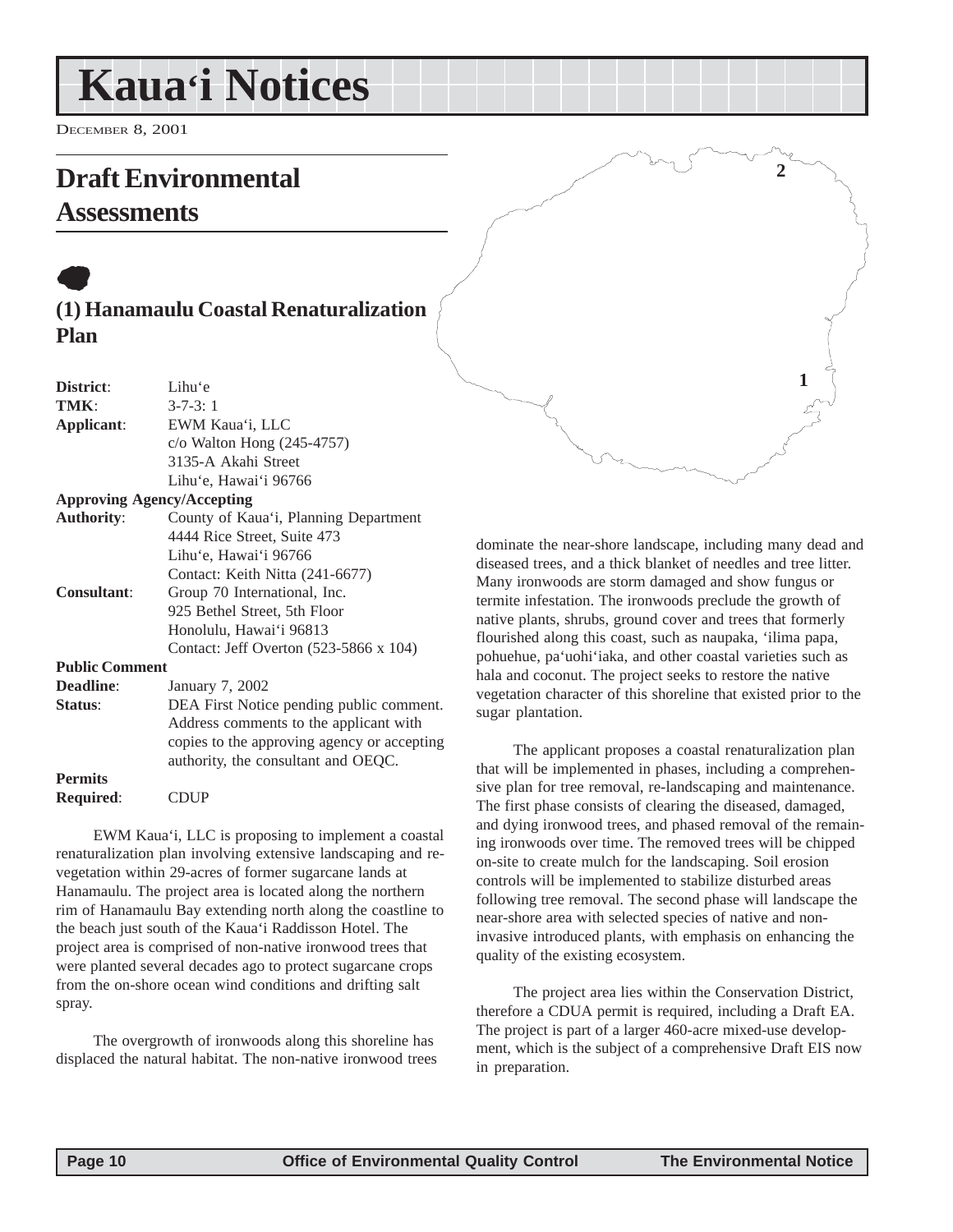## **Kaua'i Notices**

DECEMBER 8, 2001

## <span id="page-10-0"></span>**Final Environmental Assessments/Findings of No Significant Impacts (FONSI)**



### **(2) Kilauea Booster Pump Station**

| District:         | Hanalei                                |
|-------------------|----------------------------------------|
| TMK:              | $5 - 2 - 21:22$                        |
| Applicant:        | County of Kaua'i                       |
|                   | Department of Water                    |
|                   | 4398 Pua Loke Street                   |
|                   | Lihu'e, Hawai'i 96766                  |
|                   | Contact: Keith Fujimoto (245-5449)     |
|                   | <b>Approving Agency/Accepting</b>      |
| <b>Authority:</b> | Same as above.                         |
| Consultant:       | Austin, Tsutsumi & Associates, Inc.    |
|                   | 501 Sumner Street, Suite 521           |
|                   | Honolulu, Hawai'i 96817                |
|                   | Contact: Ivan Nakatsuka (533-3646)     |
| Status:           | FEA/FONSI issued, project may proceed. |
| <b>Permits</b>    | Use, Zoning, Building, Grading,        |
| <b>Required:</b>  | Construction within a State Highway,   |
|                   | Historic Site, NPDES                   |
|                   |                                        |

The Department of Water (DOW) Kilauea Booster Pump Station (BPS) project will be located within a portion of the parcel designated as TMK: 5-2-21:22, makai of Kuhio Highway. The east side of this parcel is currently being used as a cemetery. However, the BPS site is in a portion of the parcel, on the west side, that is removed from areas that have been used for burials.

The project involves the construction of a duplex pump system to increase the water pressure within the waterline in Kuhio Highway for the benefit of the entire eastern part of the Kilauea Water System, and will operate in conjunction with the recently constructed Pu'u Pane Reservoir.

The project will include the installation of two prefabricated fiberglass building type enclosures on a common concrete slab and associated piping and electrical components. Other components would be an antenna mounted on a 17' 6" high pole for transmission of radio waves to the DOW's SCADA control center for remote monitoring and operation of the pumps. A hedge of native hibiscus would be planted just outside of the fence.

Two 8" waterlines would also be installed to the BPS from connection points to the existing waterline within Kuhio Highway. No improvements will be made to the existing coral road that will provide access to the BPS from Kuhio Highway except for a short section between the edge of this road and the entrance gate to the BPS site, which will be paved with asphalt concrete pavement.  $\bullet$ 



### **Environmental Council Meetings**

The Environmental Council is scheduled to meet on **Wednesday, December 12, 2001 at 1:30 p.m**. on the 4th floor of the Leiopapa A Kamehameha Building, 235 S. Beretania Street, Room 405, Honolulu. The Council's subcommittees are tentatively scheduled to meet the same day prior to the full Council meeting. Please call on or after December 6, 2001 for the final agenda.

Any person desiring to attend the meetings and requiring an accommodation (taped materials or sign language interpreter) may request assistance provided such a request is made five working days prior to the scheduled

meetings. This request may be made by writing to Mr. William Petti, Chair, Environmental Council c/o OEQC, 235 S. Beretania Street, Suite 702, Honolulu, Hawaii 96813 or by fax at (808) 586-4186.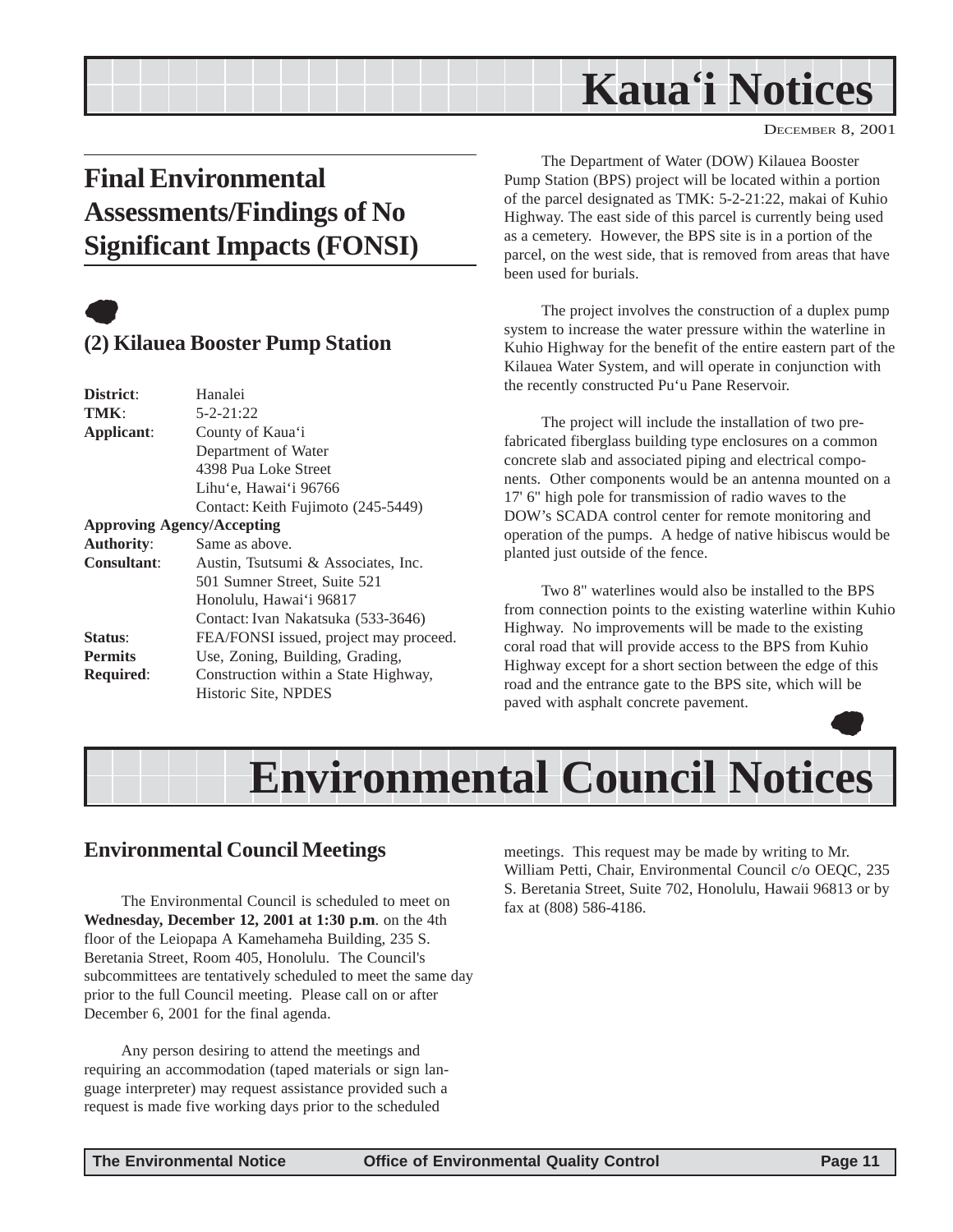## **Shoreline Notices**

DECEMBER 8, 2001

### **Shoreline Certification Applications**

Pursuant to § 13 -222-12, HAR the following shoreline certification applications are available for inspection at the DLNR District Land Offices on Kaua'i, Hawai'i and Maui and at Room 220, 1151 Punchbowl St., Honolulu, O'ahu (Tel: 587-0414). All comments shall be submitted in writing to the State Land Surveyor, 1151 Punchbowl Street, Room 210, Honolulu, Hawai'i 96813 and postmarked no later than fifteen (15) calendar days from the date of the public notice of the application.

| Case No.      | Date     | Location                                                                                                                                                                                                                                                                                                                                                                                      | Applicant                                               | <b>TMK</b>        |
|---------------|----------|-----------------------------------------------------------------------------------------------------------------------------------------------------------------------------------------------------------------------------------------------------------------------------------------------------------------------------------------------------------------------------------------------|---------------------------------------------------------|-------------------|
| MA-262        | 11/21/01 | Portion of Grant 3343 to Claus Spreckels, land situated at<br>Spreckelsville, Wailuku, Island of Maui, Hawaii<br>Address: 455 Laulea Place<br>Purpose: Building Permit                                                                                                                                                                                                                        | Akamai Land<br>Surveying, Inc., for<br>Cirrus, LLC      | $3-8-2:72$        |
| MO-072        | 11/28/01 | Being all of Part 5 of Grant 3730 to Emma M. Nakuina and<br>portion of Grant 3108 to David Kaopeahina, land situated at<br>Kamanoni and Kawaikapu, Kona, Molokai, Hawaii<br>Address: Vacant (gravel road marked by mailbox HC-865<br>leads to property near Kamehameha V Hwy. Mile Marker 18)<br>Purpose: Determine Setback                                                                   | Ana Aina Surveyors,<br>for Harold S. Wright             | $5 - 7 - 4:20$    |
| OA-855        | 11/28/01 | Lot 5-A-1, being a portion of Royal Patent 4475, Land<br>Commission Award 7713, Apana 33 to V. Kamamalu, land<br>situated at Kawailoa, Waialua, Island of Oahu, Hawaii<br>Address: 61-279 Kamehameha Highway<br>Purpose: New Dwelling                                                                                                                                                         | ParEn, Inc., for M. C.<br>Horning                       | $6 - 1 - 12$ : 06 |
| HA-204-2      | 11/28/01 | Lot 54 of Puako Beach Lots (Hts Plat 414-B), being a whole<br>of Grant 13, 393 to Joaquin S. Ramos and wife Dorothy<br>Ramos, land situated at Lalamilo, Waimea, South Kohala,<br>Island of Hawaii, Hawaii<br>Address: 69-1736 Puako Road, Kamuela<br>Purpose: Building Permit                                                                                                                | Wes Thomas<br>Associates, for<br>Keven G. Hall          | $6-9-4:12$        |
| <b>HA-255</b> | 11/28/01 | Lot 24 of Kona Bay Estates (File Plan 1813), being a portion<br>of Royal Patent 7456, Land Commission Award 8559-B,<br>Apana 11 to William C. Lunalilo also being lot 66 as shown on<br>Map 9 of Land Court Application 1319, land situated at<br>Lanihau Nui and Lanihau Iki, North Kona, Island of Hawaii,<br>Hawaii<br>Address: 75-5572 Kona Bay Drive<br>Purpose: Construct Swimming Pool | Wes Thomas<br>Associates, for Jean<br>E. Destruel, etal | $7-5-5:35$        |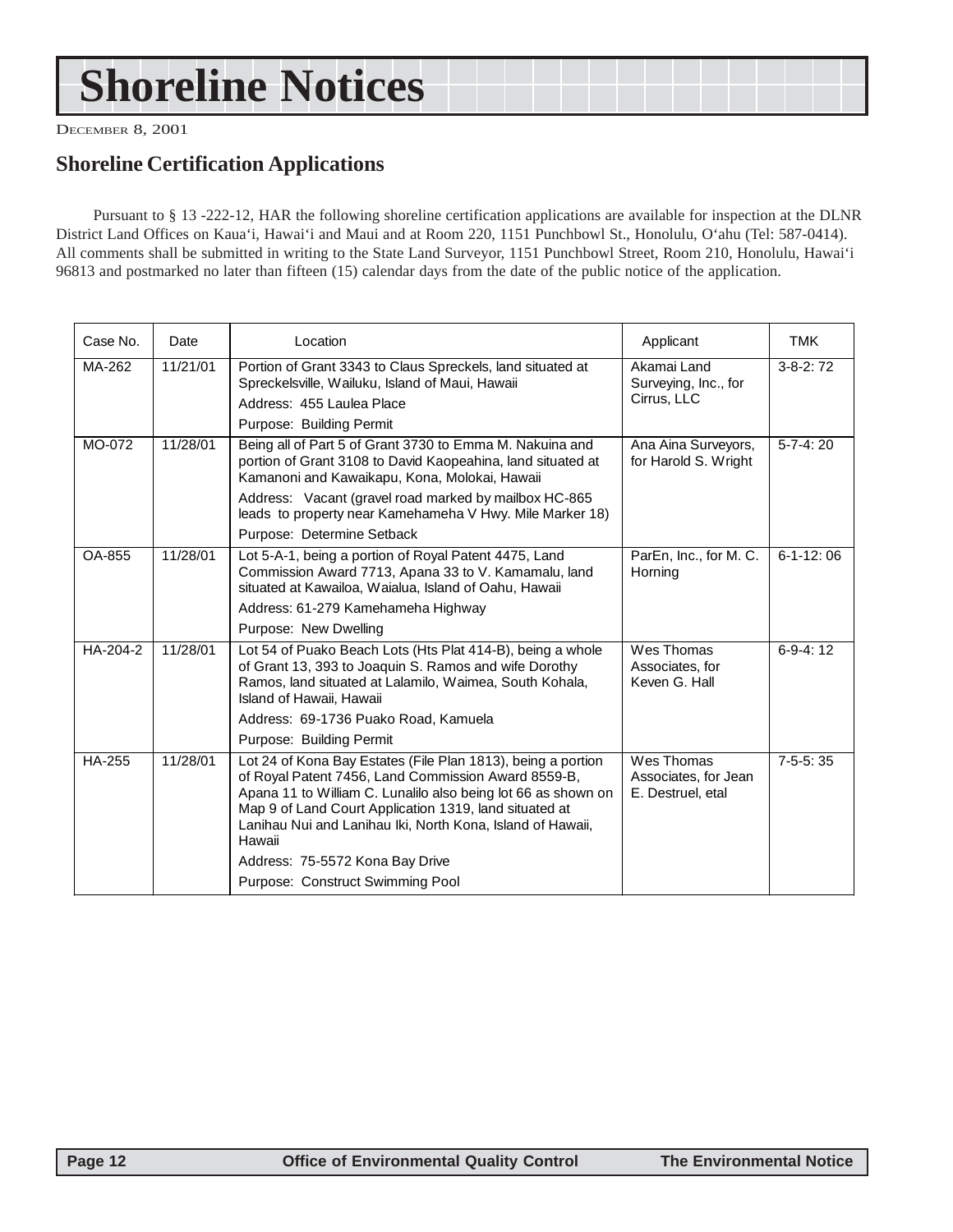## <span id="page-12-0"></span>**Shoreline Notices**

DECEMBER 8, 2001

### **Shoreline Certifications and Rejections**

Pursuant to §13-222-26, HAR the following shorelines have been certified or rejected by the DLNR. A person may appeal a certification or rejection to the BLNR, 1151 Punchbowl Street, Room 220, Honolulu, Hawai'i 96813, by requesting in writing a contested case hearing no later than twenty (20) calendar days from the date of public notice of certification or rejection.

| Case<br>No.              | Date                  | Applicant<br>Location                                                                                                                                                                                                                                                                            |                                                                            | <b>TMK</b>      |
|--------------------------|-----------------------|--------------------------------------------------------------------------------------------------------------------------------------------------------------------------------------------------------------------------------------------------------------------------------------------------|----------------------------------------------------------------------------|-----------------|
| OA-849                   | 11/27/01<br>Certified | Sam O. Hirota, Inc.,<br>Lot 617 of Land Court Application 1089, Map 12, land<br>situated at Kamananui, Waialua, Island of Oahu, Hawaii<br>for Waialua Sugar<br>Company<br>Address: 67-435 Waialua Beach Road<br>Purpose: Determine Erosion                                                       |                                                                            | $6 - 7 - 13:05$ |
| <b>HA-254</b>            | 11/27/01<br>Certified | Lot 5 of Puako Beach Lots (HTS Plat 414-A), land<br>Wes Thomas<br>situated at Lalamilo, Waimea, South Kohala, Island of<br>Associates, for John<br>W. Thompson and<br>Hawaii<br>Sandra A. Thompson<br>Address: 69-1864 Puako Beach Drive<br>Purpose: Building Permit                             |                                                                            | $6 - 9 - 06:05$ |
| OA-080-<br>$\mathcal{P}$ | 11/27/01<br>Certified | Lot 7 of Kawailoa Beach Lots, Section A, as shown on<br>Bishop Estate Map 4210, being a portion of R.P 4475,<br>Land Commission Award 7713, Apana 33 to V.<br>Kamamalu, land situated at Kawailoa, Waialua, Island of<br>Oahu, Hawaii<br>Address: 61-667 Kam Highway<br>Purpose: Building Permit | Jamie F.<br>Alimboyoguen, LLC,<br>for Thomas W, and<br>Patricia M. Coulson | $6 - 1 - 10:09$ |
| MA-236-<br>2             | 11/27/01<br>Certified | Being a portion of Land Commission Award11216,<br>Apana 21 to M, Kekauonohi, being also Lot 45 of<br>Mekena Beach Lots, land situated at Palauea,<br>Honuaula, Makawao, Island of Maui, Hawaii<br>Address: Vacant (Makai of Makena Road)<br>Purpose: Re-determine shoreline                      | Warren S. Unemori<br>Engineering, Inc., for<br>Stephen Luczo               | $2 - 1 - 11:23$ |
| MA-009-<br>2             | 11/27/01<br>Certified | Being a portion of Grant 3343 to Claus Spreckels, land<br>situated at Spreckelsville, Wailuku, Island of Maui,<br>Hawaii<br>Address: 602 Stable Road<br>Purpose: Subdivision Approval                                                                                                            | Newcomer-Lee<br>Land Surveyors, Inc.,<br>for Gregg R. Chisolm,<br>etal     | $3 - 8 - 2:50$  |
| OA-839                   | 11/27/01<br>Certified | Lot 9 of the Pupukea-Paumalu Beach Lots, being a<br>portion of Grant 9059 to Anna Eldredge, land situated at<br>Pupukea - Paumalu Beach Lots, Koolauloa, Island of<br>Oahu, Hawaii<br>Address: 59-471 Ka Waena Road<br>Purpose: Building Permit                                                  | <b>DJNS Surveying &amp;</b><br>Mapping, for Neil D.<br>Williams            | 5-9-03:40       |
| MA-246                   | 11/27/01<br>Certified | Portion of Lot 2 Keawekapu Beach Lots, being a portion<br>of Royal Patent Grant 548 to J. Kanehoa, land situated<br>at Paehau, Honuaula, Island of Maui, Hawaii<br>Address: 3076 South Kihei Road<br>Purpose: Determine setback                                                                  | Valera, Inc., for<br>Michael and Becky<br>Masterson                        | $2 - 1 - 10:21$ |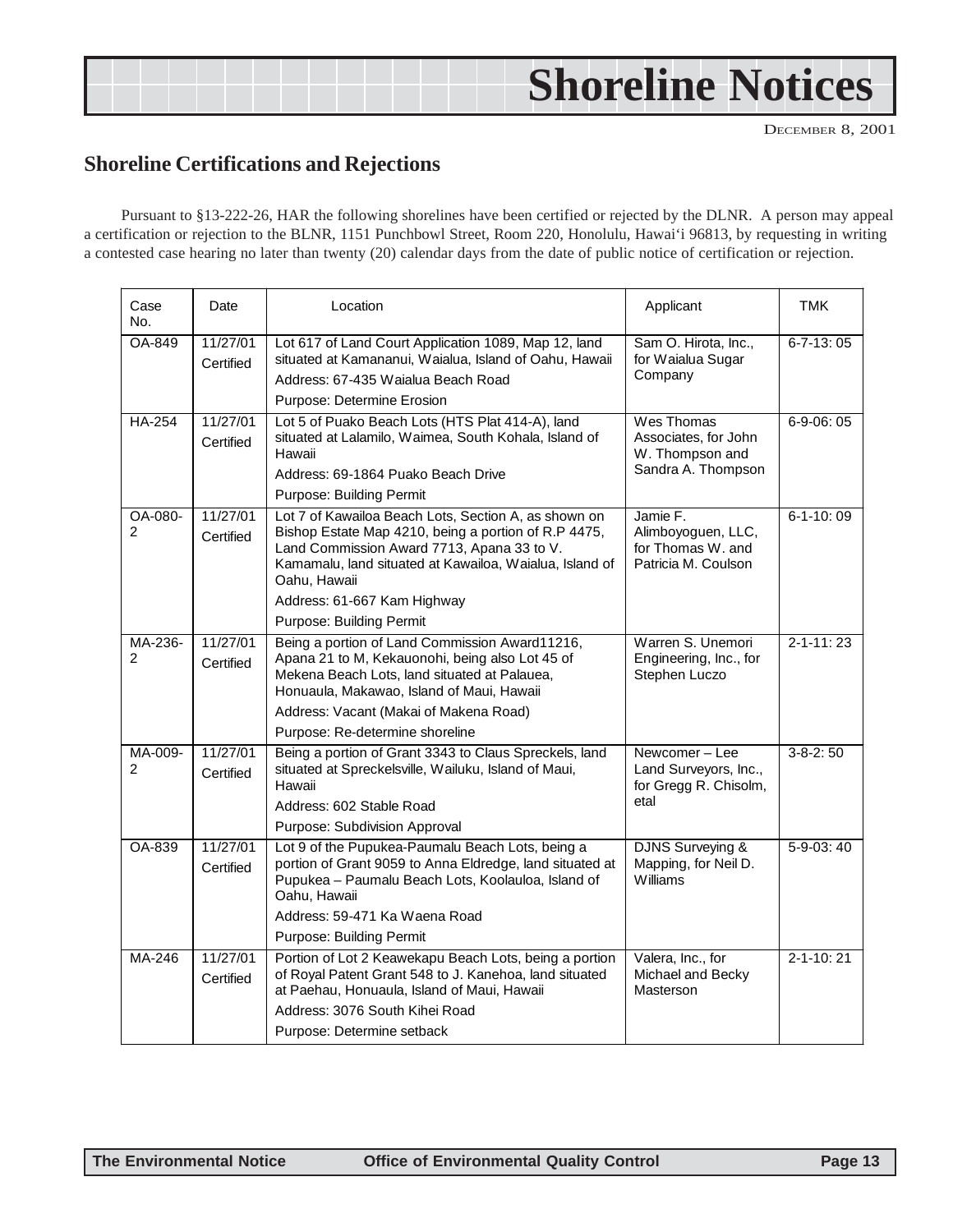## <span id="page-13-0"></span>**Coastal Zone News**

DECEMBER 8, 2001

#### **Federal Consistency Reviews**

The Hawai'i Coastal Zone Management (CZM) Program has received the following federal actions to review for consistency with the CZM objectives and policies in Chapter 205A, Hawai'i Revised Statutes. This public notice is being provided in accordance with section 306(d)(14) of the National Coastal Zone Management Act of 1972, as amended. For general information about CZM federal consistency please call John Nakagawa with the Hawai'i CZM Program at 587-2878. For neighboring islands use the following toll free numbers: Lana'i & Moloka'i: 486-4644 x7-2878, Kaua'i: 274- 3141 x7-2878, Maui: 984-2400 x7-2878 or Hawai'i: 974-4000 x7- 2878.

For specific information or questions about an action listed below please contact the CZM staff person identified for each action. Federally mandated deadlines require that comments be received by the date specified for each CZM consistency review and can be mailed to: David W. Blane, Director, Office of Planning, Department of Business, Economic Development and Tourism, P.O. Box 2359, Honolulu, Hawai'i 96804. Or, fax comments to the Hawai'i CZM Program at 587-2899.

#### **(1) Oshiro Bridge Replacement, Puna, County of Hawai'i**

|                     | Federal Action: Department of the Army Permit |
|---------------------|-----------------------------------------------|
|                     | (2002000058)                                  |
|                     | Federal Agency: U.S. Army Corps of Engineers  |
|                     | Contact: Bill Lennan, 438-6986                |
| Applicant:          | County of Hawai'i Dept. of Public Works       |
|                     | Contact: (808) 961-8327                       |
| Consultant:         | Wilson Okamoto & Associates, Inc.             |
|                     | Contact: Myron Okubo, 946-2277                |
| Location:           | Oshiro Road, Puna, Hawai'i                    |
| TMK:                | $(3rd)$ 1-8-5: 30                             |
| <b>CZM</b> Contact: | John Nakagawa, 587-2878                       |
| Proposed Action:    |                                               |

Replace an existing one-lane bridge with a new two-lane concrete bridge, 34 feet wide by 39 feet long, and add stream bank protection beneath the bridge. This is a reapplication for a previously approved project for which the permit expired. Comments Due: December 24, 2001

#### **(2) Kaumoali Bridge Replacement, Hamakua, County of Hawai'i**

Federal Action: Department of the Army Permit (2002000059) Federal Agency: U.S. Army Corps of Engineers Contact: Bill Lennan, 438-6986

| Applicant:          | County of Hawaii Department of Public |  |  |
|---------------------|---------------------------------------|--|--|
|                     | Works                                 |  |  |
|                     | Contact: (808) 961-8327               |  |  |
| Consultant:         | Wilson Okamoto & Associates, Inc.     |  |  |
|                     | Contact: Myron Okubo, 946-2277        |  |  |
| Location:           | Paauilo Mauka Road at Kaumoali Gulch, |  |  |
|                     | Hamakua, Hawaii                       |  |  |
| TMK:                | $(3rd)$ 4-3-14: 01                    |  |  |
| <b>CZM</b> Contact: | John Nakagawa, 587-2878               |  |  |
| Proposed Action:    |                                       |  |  |

Replace an existing one-lane bridge with a new two-lane concrete bridge, 30 feet wide by 34 feet long, and add stream bank protection beneath the bridge. This is a reapplication for a previously approved project for which the permit expired. Comments Due: December 24, 2001

### **(3) Kalopa/Ali'ipali Bridge Replacement, Hamakua, County of Hawai'i**

|                     | Federal Action: Department of the Army Permit |
|---------------------|-----------------------------------------------|
|                     | (2002000060)                                  |
|                     | Federal Agency: U.S. Army Corps of Engineers  |
|                     | Contact: Bill Lennan, 438-6986                |
| Applicant:          | County of Hawai'i Department of Public        |
|                     | Works                                         |
|                     | Contact: (808) 961-8327                       |
| Consultant:         | Wilson Okamoto & Associates, Inc.             |
|                     | Contact: Myron Okubo, 946-2277                |
| Location:           | Ali ipali Road at Ali ipali Gulch, Hamakua,   |
|                     | Hawai'i                                       |
| TMK:                | $(3rd)$ 4-3-15: 09                            |
| <b>CZM</b> Contact: | John Nakagawa, 587-2878                       |
|                     |                                               |

Proposed Action:

Replace an existing one-lane bridge with a new two-lane concrete bridge, 30 feet wide by 26 feet long, and add stream bank protection beneath the bridge. This is a reapplication for a previously approved project for which the permit expired. Comments Due: December 24, 2001

### **Coastal Zone Management Citizens Advisory Group**

The first meeting of the new Coastal Zone Management Citizens Advisory Group is scheduled for Wednesday, December 12, 2001, 10:00 a.m. to 1:00 p.m., Room 203, Leiopapa a Kamehameha Building, 235 S. Beretania Street, Honolulu, Hawai'i. For more information, please call the CZM Program at 587-2846.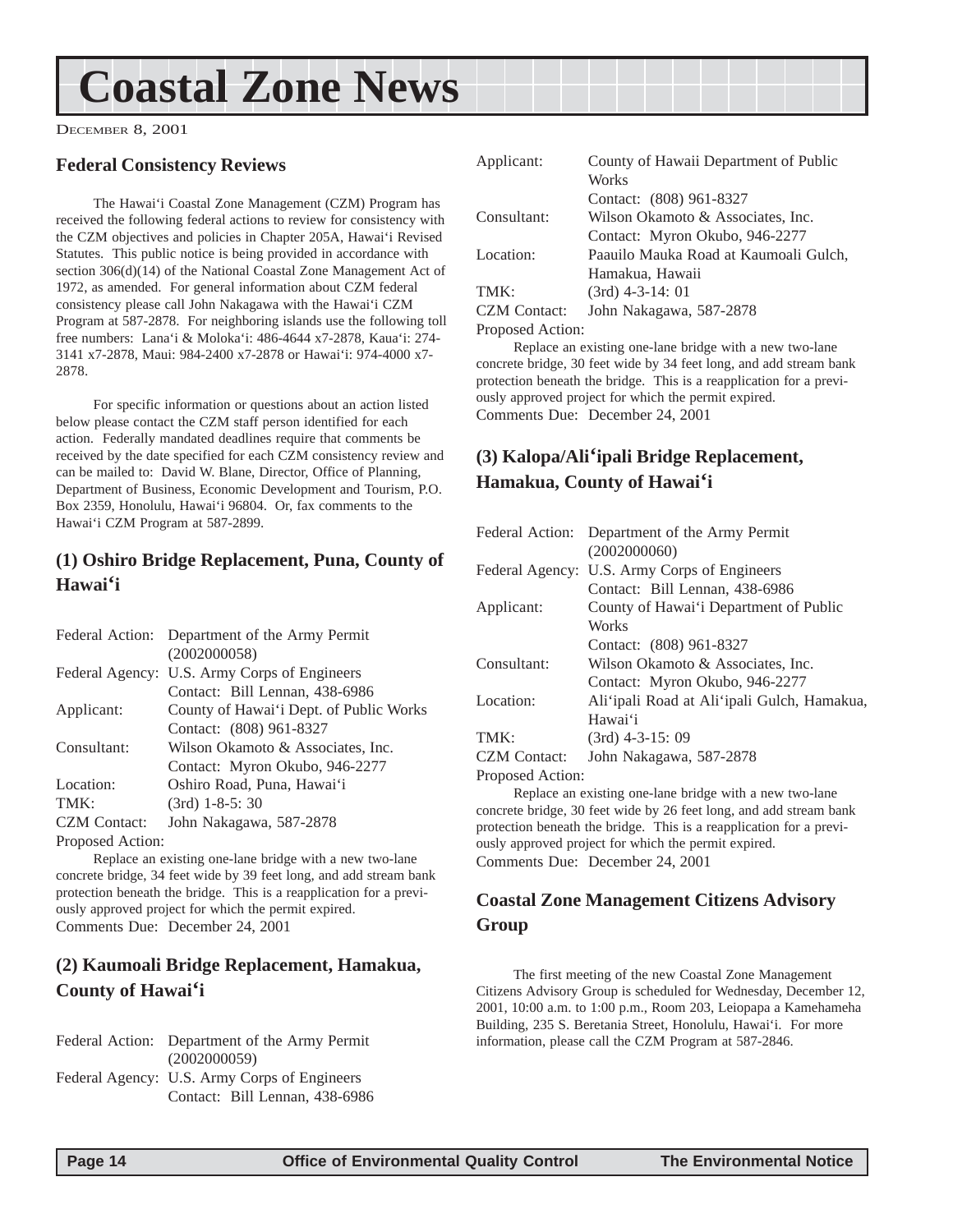## **Coastal Zone News**

DECEMBER 8, 2001

### <span id="page-14-0"></span>**Special Management Area (SMA) Minor Permits**

Pursuant to Hawai'i Revised Statute (HRS) 205A-30, the following is a list of SMA Minor permits that have been approved or are pending by the respective county agency. For more information about any of the listed permits, please contact the appropriate county Planning Department. City & County of Honolulu (523-4131); Hawai'i County (961-8288); Kaua'i County (241-6677); Maui County (270-7735).

| Location (TMK)     | <b>Description (File No.)</b>                             | <b>Applicant/Agent</b>        |  |
|--------------------|-----------------------------------------------------------|-------------------------------|--|
| Hawaii: (6-9-6-35) | Ohana dweling (01-41)                                     | Lloyd J. Francois (Fry & Van  |  |
|                    |                                                           | Damme)                        |  |
| Kauai: (2-8-19-15) | Addition to existing garage (02-06)                       | Warren & Madeleine Brandli    |  |
| Kauai: (4-9-5-16)  | Driveway grading (Pending)                                | Martin & Jennie Caruthers     |  |
| Maui: (2-1-8-64)   | Interior Renovations of existing condo (SM2-2010095)      | Malcollm Turner               |  |
| Maui: (2-6-12-6)   | New Dwelling - Kaua (SM2-20010097)                        | Gary Meola                    |  |
| Maui: (2-8-3-41)   | 4,500 sqft. barn w/attached Ohana Unit (SM2-2001100)      | Christopher Hart              |  |
| Maui: (2-8-4-88)   | Reconstruct Home that was burned (SM2-20010101)           | John Roberson                 |  |
| Maui: (2-8-6-20)   | $2nd$ Farm Dwelling/Garage (SM2-20010096)                 | Nick Wagner                   |  |
| Maui: (3-7-5-11)   | Christmas Tree Tent (SM2-20010102                         | Dave Marocco                  |  |
| Maui: (3-9-2-84)   | Verizon Cell Site (SM2-20010098)                          | Mike Beason                   |  |
| Maui: (4-6-5-3)    | Interior Renovation to Exist Res (SM2-20010099)           | Carrie Freeman-Lehrman        |  |
| Maui: (1-3-3-22)   | 10-foot microwave antenna at Hana Airport (Pending)       | University of Hawaii          |  |
| Maui: (1-3-9-99)   | Utility Pole installation at residence (Pending)          | Charles A. Thorne             |  |
| Maui: (2-1-6-103)  | Single-family residence less than 3.500 sq ft (Pending)   | Marc Turtletaub               |  |
| Maui: (2-1-7-72)   | New Landscaping at Poolena Beach park (Pending)           | Floyd Miyazono                |  |
| Maui: (2-1-8-64)   | Interior renov. at Wailea Ekahi condo (Pending)           | <b>Malcolm Turner</b>         |  |
| Maui: (2-1-8-128)  | Equipment and generator room (Pending)                    | Anthony Riecke-Gonzales, AIA  |  |
| Maui: (2-1-10-2)   | Wooden fence at Sugarman Residence (Pending)              | Satish Gholkar                |  |
| Maui: (2-1-11-13)  | Single-family Residence at Palauea Beach (Pending)        | Glenn Tadaki                  |  |
| Maui: (2-1-11-22)  | Galando dwelling on shoreline (Pending)                   | Farrington Bayless Architects |  |
| Maui: (2-5-4-25)   | Hookipa beach park erosion mitigation (Pending)           | Floyd Miyazono                |  |
| Maui: (2-6-1-1)    | Paia 12,000 sq ft Skate Park (Pending)                    | Paia Youth Council, Inc.      |  |
| Maui: (2-6-4-14)   | Nellie's Retail alteration to existing building (Pending) | George Rixey                  |  |
| Maui: (2-6-5-2)    | Enclose alleyway at Mana Health Foods (Pending)           | <b>Edward Thielk</b>          |  |
| Maui: (2-6-5-2)    | Metal storage bldg at Mana Health Foods (Pending)         | <b>Edward Thielk</b>          |  |
| Maui: (2-6-5-2)    | Repair building at Mana Health Food (Pending)             | <b>Edward Thielk</b>          |  |
| Maui: (2-6-5-33)   | Milagros restaurant awning (Pending)                      | Cinco Young                   |  |
| Maui: (2-7-13-32)  | Kuiaha-Kapupakukua 4 lot subdivision (Pending)            | Brian Joachim                 |  |
| Maui: (2-8-4-88)   | Reconstruct John Roberson residence (Pending)             | John Roberson                 |  |
| Maui: (2-9-2-33)   | Huelo Hillside 6 lot subdivision (Pending)                | Stephen Fulton                |  |
| Maui: (2-9-3-10)   | B. Iwankiw farm dwelling (Pending)                        | Brian Iwankiw                 |  |
| Maui: (2-9-7-58)   | Jeff/Sharon Stone additions to residence (Pending)        | Jeff/Sharon Stone             |  |
| Maui: (3-1-1-34)   | Kahakuloa Homestead subdivision (Pending)                 | Brian Iwankiw                 |  |
| Maui: (3-6-8-10)   | Verizon cell site at Maalaea (Pending)                    | <b>Mike Beason</b>            |  |
| Maui: (3-7-9-4)    | Maui Mall renov. to existing CMU walls (Pending)          | Martin V. Cooper              |  |
| Maui: (3-8-52-16)  | Love's Bakery (Pending)                                   | Mikey Coffman                 |  |
| Maui: (3-9-2-84)   | Haggai cell transceiving facility (Pending)               | Verizon Wireless              |  |
| Maui: (3-9-4-1)    | Kirc Boathouse of Kaaholewe island reserve (Pending)      | <b>James Niess</b>            |  |
| Maui: (3-9-4-29)   | Maui Oceanfront Inn (Pending)                             | <b>Richard Takase</b>         |  |
| Maui: (3-9-4-29)   | Maui Oceanfront Inn parking, ADA etc (Pending)            | Chris Hart                    |  |
| Maui: (3-9-4-48)   | Kam III irrigation, shower & comfort station (Pending)    | Floyd Miyazono                |  |
| Maui: (3-9-4-76)   | Kilohana temporary sales trailer (Pending)                | Towne Browne LLC              |  |
| Maui: (3-9-4-149)  | Maui Oceanfront Inn (Pending)                             | Chris Hart                    |  |
| Maui: (3-9-10-75)  | Halama 2-lot subdivision (Pending)                        | Doyle Betsill                 |  |
| Maui: (3-9-10-78)  | Waiohuli Subdivision half acre lots (Pending)             | Doyle Betsill                 |  |
| Maui: (3-9-20-1)   | Verizon cell site at Kihei Akahi (Pending)                | Mark Bullard                  |  |

**The Environmental Notice Office of Environmental Quality Control Page 15**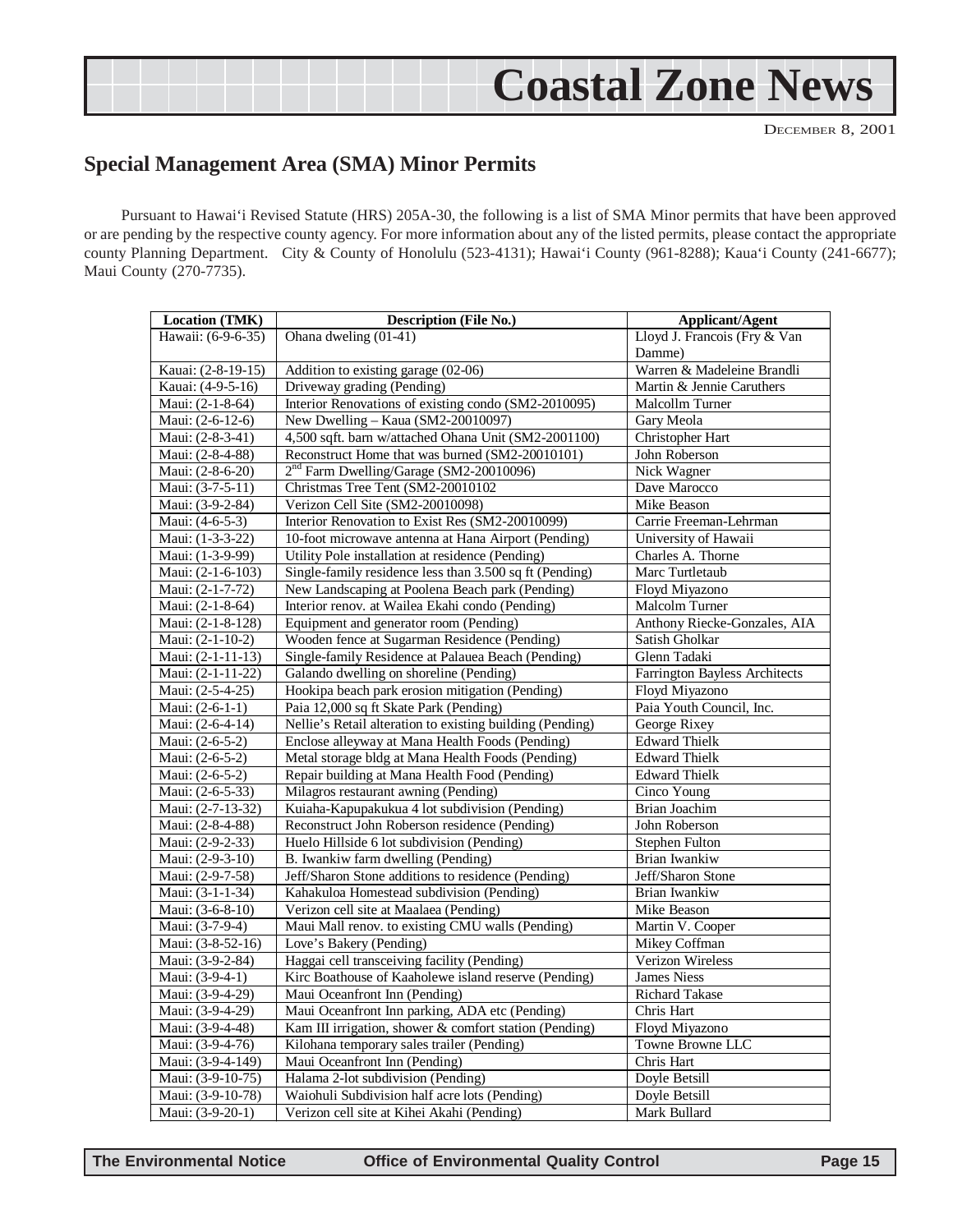## **Coastal Zone News**

DECEMBER 8, 2001

### **Special Management Area (SMA) Minor Permits (continued)**

| Maui: (3-9-23-50) | Elpie Valdez residence addition (Pending)                | Elpie Valdez             |  |
|-------------------|----------------------------------------------------------|--------------------------|--|
| Maui: (3-9-32-61) | Kenneth Janes (Pending)                                  | Kenneth Janes            |  |
| Maui: (3-9-42-29) | Retaining wall, Sanchez property on Kauhale St (Pending) | Guadalupe Sanchez        |  |
| Maui: (3-6-43-94) | Jason/Jacquelyn Caterina                                 | Jason/Jacquelyn Caterina |  |
| Maui: (3-9-46-19) | James Davella $2nd$ dwelling (Pending)                   | James Davella            |  |
| Maui: (4-2-4-21)  | Golf club storage at Ritz Carlton Kapalua (Pending)      | Don Young                |  |
| Maui: (4-2-4-21)  | Verizon cell site at Ritz Carlton Kapalua (Pending)      | Mike Beason              |  |
| Maui: (4-3-1-2)   | 8 ft fence at Nunez residence (Pending)                  | Stephanie Nunez          |  |
| Maui: (4-3-10-9)  | Hololani Seabag replacement (Pending)                    | Dean Frampton            |  |
| Maui: $(4-5-1-8)$ | Quicksilver Store repair and renovate (Pending)          | Martin Cooper            |  |
| Maui: (4-5-2-5)   | Lah. Methodist Church interior renovation (Pending)      | Lahaina United Methodist |  |
|                   |                                                          | Church                   |  |
| Maui: (4-6-7-34)  | Suzuki residential renovations (Pending)                 | Mac Suzuki               |  |
| Maui: (5-3-1-23)  | MECO street light on Beach Place Molokai (Pending)       | <b>MECO</b>              |  |
| Maui: (5-3-2-42)  | Kaunakakai Village building renovation (Pending)         | Henry Ayau               |  |
| Maui: (5-3-2-53)  | Mott's Xmas Trees (Pending)                              | Patricia Mott            |  |
| Maui: $(5-3-3-1)$ | Duke Maliu Park soccer & baseball fields (Pending)       | Floyd Miyazono           |  |
| Maui: (5-6-1-29)  | Lani Blissard Trust 6 ft boundary fence (Pending)        | Robert Henriques         |  |
| Maui: (5-7-3-68)  | Dwelling, garage, gazebo at Chu residence (Pending)      | Maile Chu Goo            |  |
| Oahu: (2-6-27:35) | Exterior alter, at Hawaiian Waikiki Beach Hotel          | 2570 Kalakaua Ave., LLC/ |  |
|                   | $(2001/SMA-72)$                                          | Architects Hawaii, Ltd.  |  |

### **Special Management Area (SMA) Documents (HRS §205A, Part II and applicable County Ordinances), New Policy on OEQC Review/Publication of SMA-only Projects**

The following documents are special management area only documents (see, HRS §205A-23 for definition of "special management area.") from various counties. **NEW OEQC POLICY:** Effective September 1, 2001, because the documents in and of themselves **do not** trigger EIS law as articulated in Chapter 343, Hawai'i Revised Statutes, the Office of Environmental Quality Control (OEQC) **WILL NO LONGER REVIEW** these documents for completeness or adequacy; OEQC simply provides notice of these projects as a public service. Questions regarding the adequacy, completeness and availability of these documents should be addressed **directly** to the county contact listed at the end of each notice.

#### **Sunset Beach Agricultural Subdivision**

Applicant and Recorded Fee Owner, Mr. Edward Ing, 3138 Paty Drive, Honolulu, Hawai'i 96822, is seeking a special management area permit from the City and County of Honolulu for the subdivision of a 26.684-acre parcel of land (Tax Map Key 5-9-005:066) located at Sunset Beach, O'ahu, Hawai'i for the development of an agricultural subdivision. The majority of the project site is presently used as pasture or overgrown with vegetation. Two residential structures, a structure used as a office by the applicant, and a storage shed are located on the northwestern portion of the project site. The project site is within the State Land Use Agricultural District. The project site is within the North Shore Sustainable Communities Plan Rural Community Boundary. The Land Use Map designates the majority of the site as "Rural" and the relatively steep mauka portion as "Preservation." The project is being developed in conformance with the North Shore Sustainable Communities Plan. The project is within the AG-2 General Agricultural zoning district. An archaeological inventory survey prepared for the project identified fourteen sites with seventeen feature sites including two burial caves that may meet the State Historic Preservation Division's (DLNR-SHPD) significance criteria. As recommended by the survey, a Burial Treatment Plan will be prepared for DLNR-SHPD and O'ahu Island Burial Council review by purchasers of the lots in which the burial caves are located. The project summary (summary) anticipates no significant adverse impacts to result from the project. The summary also notes that localized impacts to air quality, water quality, and noise may occur during construction of the project's access road and during construction of improvements by future landowners. The summary anticipates that the project will have a beneficial long term impact on the local economy by stimulating the production of agricultural goods and possibly providing agricultural related improvement. The parcel will be subdivided into 13 parcels, including 12 approximately 2-acre agricultural lots and one parcel for an access road. Improvements that will be made to the project site include the construction of an access road and the provision of water and drainage systems. The lots will be sold in fee and future improvements will be made at the discretion of the subsequent landowners. Please direct questions and written comments on this project to Mr. Randall Fujiki, Department of Planning and Permitting, City and County of Honolulu, by calling (808) 523-4131 for details.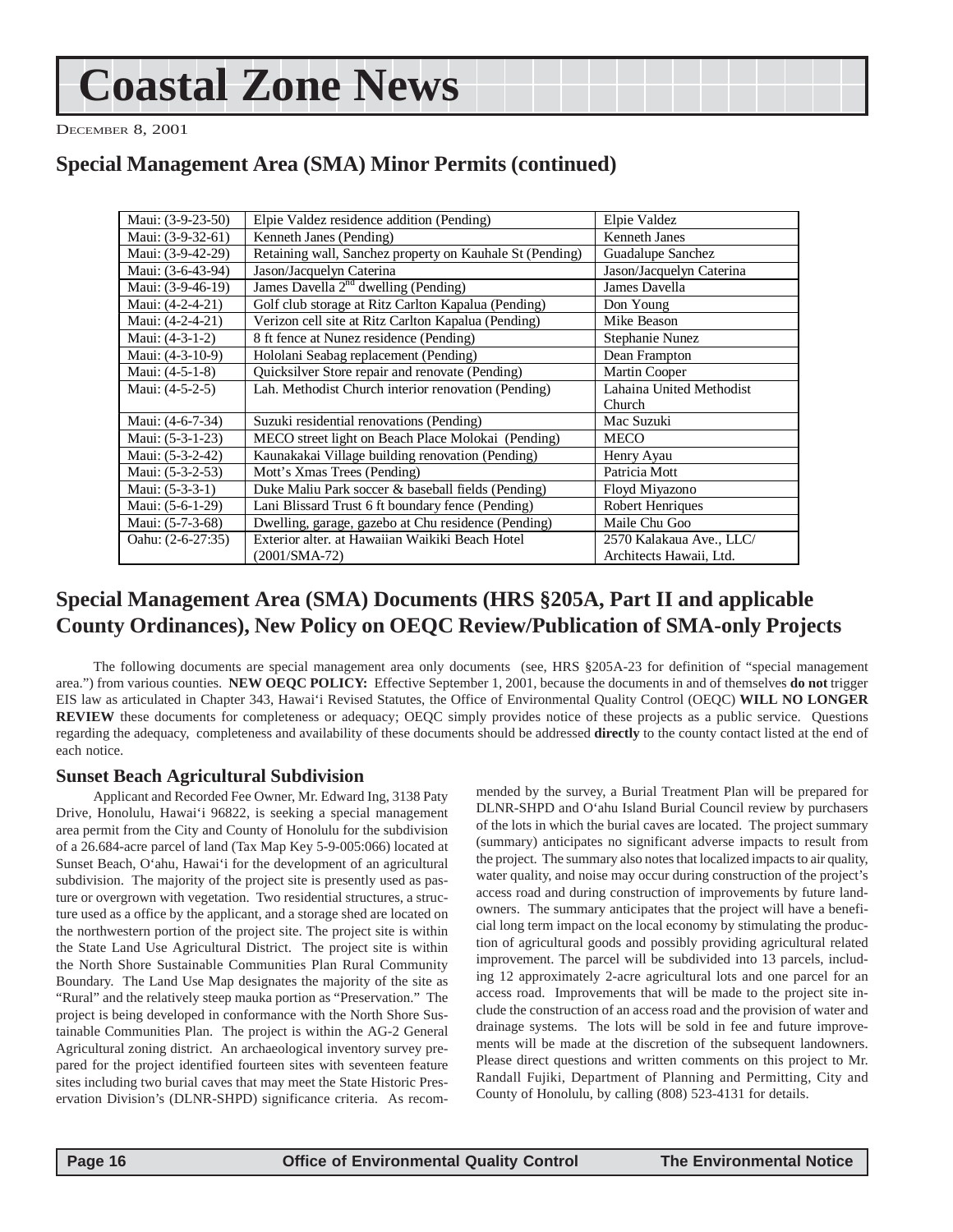## **Pollution Control Permits**

DECEMBER 8, 2001

## **Department of Health Permits**

The following is a list of some pollution control permits currently being reviewed by the State Department of Health. For more information about any of the listed permits, please contact the appropriate branch or office of the Environmental Management Division at 919 Ala Moana Boulevard, Honolulu.

| <b>Branch</b><br>Permit Type                                                   | Applicant &<br>Permit Number                                      | <b>Project Location</b>                                                                                      | Pertinent<br>Date            | <b>Proposed Use</b>                                                                                                                                        |
|--------------------------------------------------------------------------------|-------------------------------------------------------------------|--------------------------------------------------------------------------------------------------------------|------------------------------|------------------------------------------------------------------------------------------------------------------------------------------------------------|
| Clean Air Branch.<br>586-4200.<br>Covered Source<br>Permit                     | Grace Pacific<br>Corporation<br>CSP 0045-01-C<br>(Amendment)      | 91-120 Farrington<br>Highway, Kapolei,<br>Oahu                                                               | Issued:<br>11/13/01          | 400 TPH Non-Portable<br>Plant, 250 TPH Portable<br>Crushing Plant with 960 hp<br>Diesel Engine Generator,<br>and 150 TPH Screening<br>Plant                |
| Clean Air Branch,<br>586-4200, Covered<br>Source Permit                        | City and County<br>of Honolulu<br>CSP 0216-04-C                   | 1350 Sand Island<br>Parkway, Honolulu,<br>Oahu                                                               | Comments<br>Due:<br>12/26/01 | Sand Island Wastewater<br><b>Treatment Plant</b>                                                                                                           |
| Clean Air Branch,<br>586-4200.<br>Temporary<br><b>Covered Source</b><br>Permit | Grace Pacific<br>Corporation<br>CSP 0040-01-CT<br>(Amendment)     | Various Temporary<br>Sites. State of Hawaii<br>Initial Location:<br>Camp 10, Ameron<br>Quarry, Puunene, Maui | Issued:<br>11/26/01          | 186 TPH Drum-Mix<br><b>Asphalt Concrete Plant</b><br>with Recycle Kit; 1.25<br>MMBtu/Hr Hot Oil Heater:<br>and an 800 kW Diesel<br><b>Engine Generator</b> |
| Clean Air Branch,<br>586-4200,<br>Temporary<br>Covered Source<br>Permit        | Hawaiian<br>Dredging<br>Construction<br>Company<br>CSP 0508-01-CT | Various Temporary<br>Sites, State of Hawaii<br>Initial Location:<br>Hawaiian Cement<br>Quarry, Aiea, Oahu    | Comments<br>Due:<br>1/2/02   | 638 TPH Mobile Crushing<br>Plant with 300 Hp Diesel<br>Engine                                                                                              |
| Clean Water<br>Branch, 586-4309,<br><b>NPDES Permit</b>                        | U.S. Army<br>Garrison Hawaii<br>#HI 1121431                       | Various Military Sites<br>on the Island of Oahu                                                              | Comments<br>Due:<br>12/26/01 | Discharge storm water<br>runoff and certain non-<br>storm water discharges to<br>various state waters                                                      |
| Clean Water<br>Branch, 586-4309,<br><b>NPDES Permit</b>                        | Dept. of the Navy,<br>Pacific Division<br>#HI0110086              | Fort Kamehameha<br>Wastewater Treatment<br>Plant                                                             | Comments<br>Due:<br>12/12/01 | Discharge secondary<br>treated domestic and non-<br>domestic waste waters<br>and storm water runoff into<br>Pearl Harbor Entrance<br>Channel               |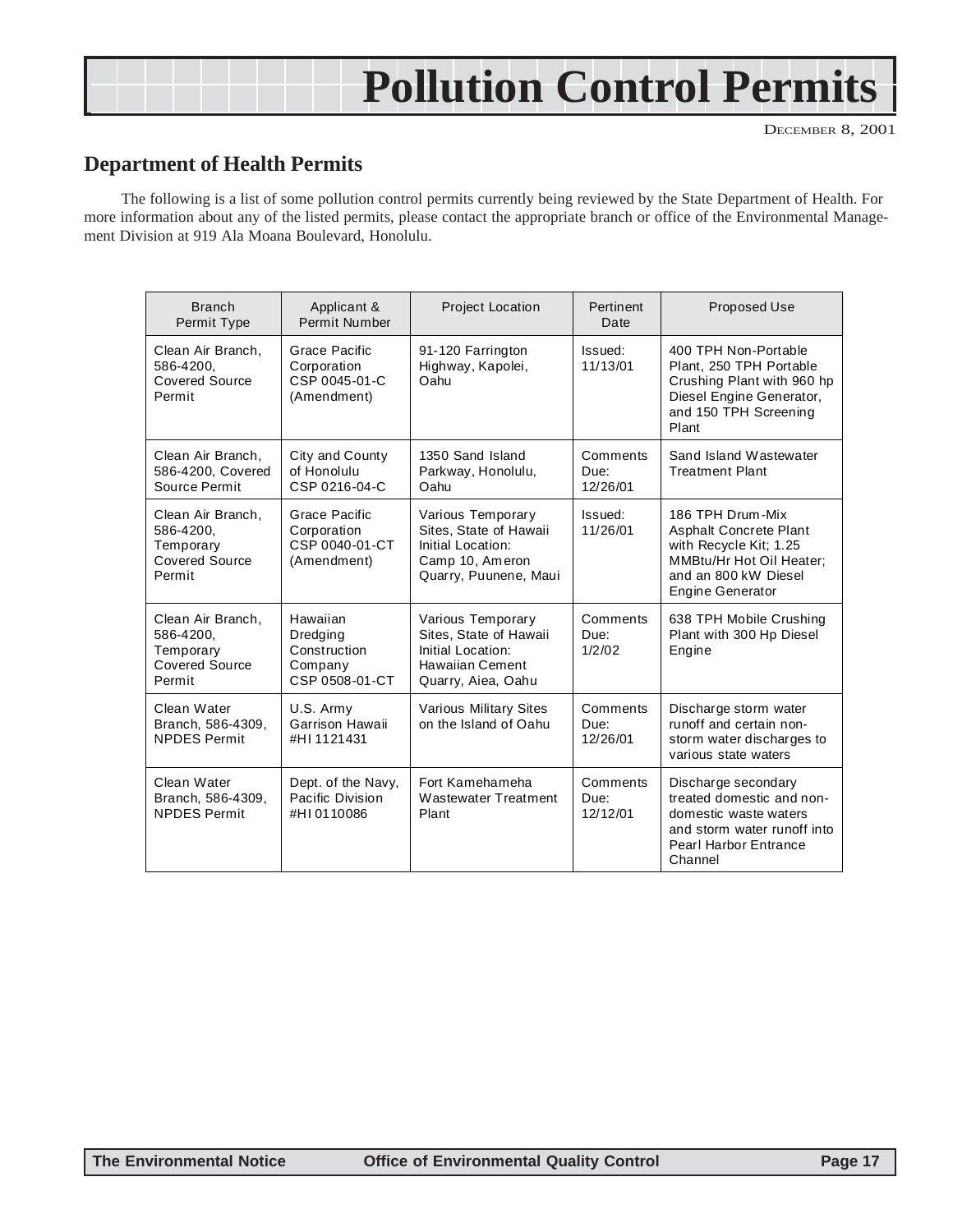## **Conservation District Notices**

DECEMBER 8, 2001

#### **Board Permits**

Persons interested in commenting on the following Conservation District Use Application (Board Permit) must submit comments to the Department of Land and Natural Resources. Also, anyone interested in receiving notification of determinations on Conservation District Use Applications (Board Permits) must submit requests to DLNR that include the following information: (1) Name and address of the requestor; (2) The departmental permit for which the requestor would like to receive notice of determination; and (3) The date the notice was initially published in the Environmental Notice. Both comments and requests for notification of determinations must be submitted to DLNR within thirty days from the initial date that the notice was published in the Environmental Notice.

Please send comments and requests to: State of Hawai'i, Department of Land and Natural Resources, Land Division, 1151 Punchbowl Street, Room 220, Honolulu, Hawai'i 96813.

DLNR will make every effort to notify those interested in the subject CDUA, it is not obligated to notify any person not strictly complying with the above requirements. For more information, please contact Dawn Takeuchi at 587-0380.

## **Federal Notices**

#### **1,3-Dichloropropene (Telone) Notice of Final Determination for Special Review Termination**

In a Federal Register Notice of January 12, 2000 (65 FR 1869) (hereafter called the "Telone PD2" or "PD2"), the U. S. Environmental Protection Agency (EPA) proposed to terminate the Telone Special Review based on the determination that the benefits of use outweigh the risks. The Agency solicited public comments for a 60-day period. Following its review of submitted comments, the Agency believes that the benefits of Telone use continue to outweigh the risks. Thus, with this notice, EPA is announcing that it has terminated the Telone Special Review. You may be affected by this action if you are a pesticide registrant with registered products which contain 1,3-Dichloropropene (1,3-D or Telone) as an active ingredient, if you are an agricultural producer or worker using products containing 1,3-D as an active ingredient, or if you live in and around agricultural areas where 1,3-D is used. Some public comments and agency responses are reproduced below.

**Comment.** Dow AgroSciences commented that it was inappropriate to base potential dietary exposure to Telone in the PD2 on residue values developed using "on-site" wells from the Florida prospective groundwater study because of the requirement of a 100-foot setback from any treated field to the nearest potable drinking water well that was added to Telone product labels in 1999. **Response.** *EPA agrees that the "on-site" wells (wells on fields treated with Telone) do not provide the most accurate estimates of Telone concentrations in drinking water for use in calculating dietary exposure. However, these were among the most reliable data available to the Agency at the time of the PD2. The tap water monitoring program, which is currently underway, will allow the Agency to more accurately calculate dietary risk from groundwater sources.*

**Comment.** A number of commenters questioned why Telone use was not banned in Florida, when it was specifically banned in other states. The prevalence of karst geology and shallow groundwater in Florida make Florida more vulnerable to potential groundwater contamination from Telone. **Response.** *Telone use is banned in areas of karst geology. The label language currently reads: "Do not apply in areas overlying karst geology. In North Dakota, South Dakota, Wisconsin, Minnesota, New York, Maine, New Hampshire, Vermont, Massachusetts, Utah, and Montana: where groundwater aquifers exist at a depth of 50-feet or less from the surface, do not apply this product where soils are Hydrologic Group A." The prohibition on use in areas overlying karst geology applies to all states. The prohibition on use where groundwater aquifers are less than 50-feet from the surface and where soils are Hydrologic Group A, on the other hand, applies only to those states specifically listed (based on colder climate conditions identified as promoting the potential for groundwater contamination). The Agency has notified the registrant of the potential misreading of the label language and has encouraged the registrant to place these prohibitions on separate lines to avoid confusion, and to clarify the prohibitions in their product stewardship manual. Telone use is prohibited in Florida in any areas of karst geology. The Telone Reregistration Eligibility Decision (RED) also includes a tap water monitoring requirement for any future Telone use (should such use occur in areas of non-karst geology) and built-in future restrictions if groundwater levels exceed the Telone drinking water level of comparison (DWLOC).*

**Comment.** Friends of the Earth commented that the Agency should require a minimum of a 300-foot buffer from water wells, rather than the current 100-foot buffer. **Response.** *The data currently available do not allow the Agency to quantify the degree of protection afforded by any specific buffer distance. The Agency recognizes that a*

## $\blacklozenge$

#### **Mauna Kea Outrigger Telescopes**

| File No.:<br>Applicant: | CDUA HA-3065B (Board Permit)<br>University of Hawai'i, Institute for Astronomy                                                                                                                                                                                                                                                             |
|-------------------------|--------------------------------------------------------------------------------------------------------------------------------------------------------------------------------------------------------------------------------------------------------------------------------------------------------------------------------------------|
| Location:               | Mauna Kea, Island of Hawai'i                                                                                                                                                                                                                                                                                                               |
| TMK:                    | $(3)$ 4-4-15:09 & 12                                                                                                                                                                                                                                                                                                                       |
|                         | <b>Proposed Action:</b> Use of 0.39 acre on the five-acre site subleased                                                                                                                                                                                                                                                                   |
|                         | for the W.M. Keck Observatory for the construc-<br>tion and operation of the Keck Outrigger Tele-<br>scopes Project. This project will expand the<br>WMKO facilities by adding six 1.8-meter<br>Outrigger Telescopes, appurtenant structures and<br>associated infrastructure, including underground<br>pipes, junction boxes and a tunnel |
| <b>HRS 343</b>          | Final EA to be accepted by the University of                                                                                                                                                                                                                                                                                               |
| Determination:          | Hawai'i. FONSI anticipated.                                                                                                                                                                                                                                                                                                                |
| Applicant's             |                                                                                                                                                                                                                                                                                                                                            |
| <b>Contact:</b>         | University of Hawai'i Institute for Astronomy (956-<br>8566)                                                                                                                                                                                                                                                                               |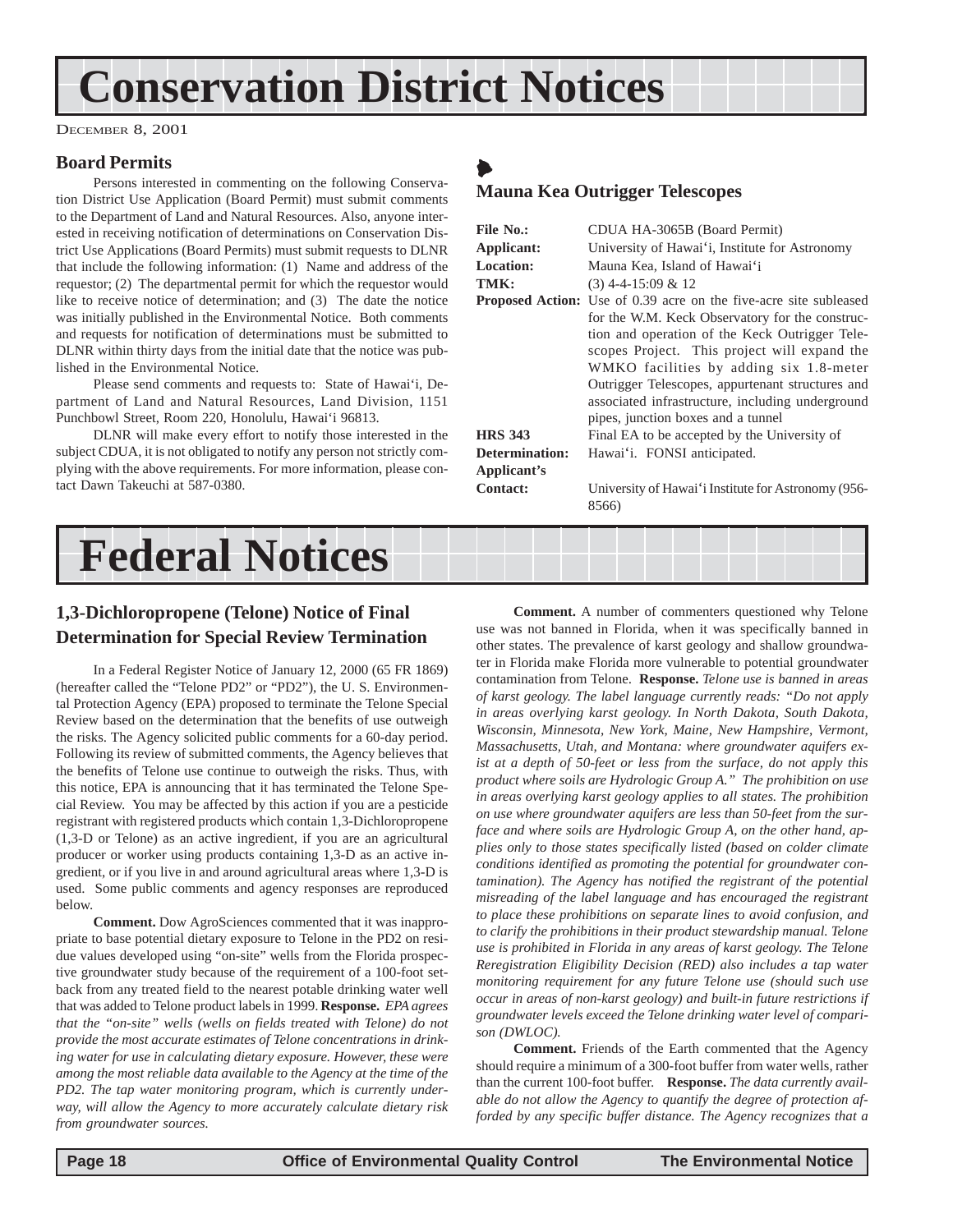## **Federal Notices**

#### DECEMBER 8, 2001

*number of factors can influence the potential for groundwater contamination, including soil temperature, soil type, depth of application, etc. As a result, the tap water monitoring program is designed to help identify any further vulnerable areas. This could result in further restrictions on the set back from drinking water wells in Telone's use areas.*

**Comment.** The University of Hawai'i Environmental Center expressed concerns about Telone's potential to contaminate groundwater in Hawai'i because the State relies on groundwater as a source of drinking water. **Response.** *The potential for groundwater contamination is well established for Telone and its degradates. Dow AgroSciences is currently conducting a 5 Region monitoring program to determine if Telone concentrations in groundwater used as a source of drinking water may reach levels of concern, despite extensive mitigation measures already put in place. The state of Hawai'i is not included in this program, because it was determined that Telone's use in Hawaiian agriculture is not substantial. Therefore, the potential for widespread contamination or concentrations of concern would not be anticipated. If problem areas are identified from the monitoring program, the results will be extrapolated to other Telone use areas, including Hawai'i, while considering the local conditions that may impact environmental occurrence and levels. If Telone use expands to new areas and/or new use patterns as a result of any future phase out of methyl bromide or other nematicides prior to analysis of the monitoring program's results, the potential impact to areas not included in the current 5 region program, based on best available information, will be a primary criterion in requiring monitoring in these areas, including Hawai'i.*

**Comment.** The Shoshone-Bannock Tribes stated that Dow AgroSciences should also sample irrigation wells, not just drinking water wells as part of their tap water monitoring program. **Response.** *Sampling of drinking water wells provides the most accurate information on dietary risk from drinking water. Data from irrigation wells would only be used in a situation where more representative data is not readily available, as it provides a more conservative estimate of dietary exposure from drinking water, since irrigation wells are not generally used as a source of drinking water.*

**Comment.** The Shoshone-Bannock Tribes noted that Telone degradates have been found in water and that they are concerned about the presence of the degradates in water, not just the presence of the Telone parent. **Response.** *The Agency did not have data on the toxicity of the Telone degradates when it conducted its risk assessments for the PD2. The Agency therefore made the conservative assumption that the degradates would be as toxic as the parent compound. The registrant has submitted new data to better characterize the toxicity of the degradates, and has asked that the Agency no longer make the assumption that the degradates are as toxic as the 1,3-D parent. As noted above, EPA will review these data and will determine whether it is appropriate to conduct a separate risk assessment for degradates. However, the Agency believes that these data are unlikely to change the risk-benefit determination for Telone.*

**Comment.** The Miami-Dade county Department of Environmental Resource Management commented that it was premature to remove Telone from Special Review. The Department noted that there is a pending Special Local Need (SLN) registration for Telone use on turf and that EPA had issued a Notice of Intent to Disapprove this SLN. The Department felt that the Special Review determination should

be delayed until groundwater monitoring in Miami-Dade county could be completed and air quality concerns expressed by EPA for this SLN are addressed and demonstrate that Telone does not pose an undue risk to human health and the environment. **Response.** *EPA is reviewing additional data submitted in response to its Notice of Intent to Disapprove the SLN registration for Telone use on turf. The SLN is being held in abeyance until the review of data is completed. If these concerns are not adequately addressed, the Agency will disapprove the SLN registration. It should be noted, however, that this decision is independent of the Special Review action. The Agency's proposal to terminate the Telone Special Review is based on a risk-benefit balancing for current Telone uses. Before any new use can be registered, the registrant must demonstrate that the use will not cause unreasonable adverse effects on the environment.*

**Comment.** The Florida Consumer Action Network, the Farmworkers Association of Florida, Inc., and Friends of the Earth commented that there is insufficient evidence that the benefits of Telone use outweigh the risks. Friends of the Earth noted that there were other methyl bromide alternatives available. The Farmworker's Association of Florida also expressed concern about the lack of information on the synergistic effects of Telone when used in combination with other weed control agents. **Response.** *As detailed in the Telone PD2, the Agency believes that the benefits of Telone use outweigh the risks and that the Special Review should therefore be terminated. The benefits analysis included an assessment of all Telone nematicide alternatives, not just methyl bromide. EPA agrees that there is a lack of information on the synergistic effects of Telone when used in combination with other weed control agents. The Agency's approach to regulating pesticides is generally to review products by active ingredient. Thus, EPA considers the risks posed by Telone separately from the risks posed by the active ingredients in the other weed control agents. Each active ingredient must demonstrate acceptable risk individually before it can be registered or reregistered. In the absence of data that would show that synergistic risks exist, the Agency is unable to characterize the effects of combining pesticidal active ingredients and does not believe that it is necessary to do so for Telone based on currently available data.*

**Comment.** The Metam Sodium Task Force commented that EPA had understated the benefits and overstated the risks of Metam sodium, a Telone alternative, in the PD2. **Response.** *The Agency is currently developing the Metam Sodium Reregistration Eligibility Decision, which will provide a more accurate assessment of Metam sodium risks. At the time of publication of the Telone PD2, the Agency could only develop a very rough risk and benefits assessment for Metam sodium. Although the Agency described the risks of the main Telone alternatives, this was, of necessity, a qualitative rather than quantitative comparison where the database remained incomplete and no risk assessment for the alternative had been conducted due to data deficiencies.*

**Comment.** The Farmworker Association of Florida, Inc. and Friends of the Earth expressed concern that EPA's worker risk assessment assumed farmworkers comply with Telone labels and use the required protective equipment. These groups noted that farmworkers often do not follow personal protective equipment (PPE) requirements. **Response.** *When PPE requirements are added to pesticide labels, the Agency considers whether such requirements are realistic. The Agency is aware that farmworkers may not always follow PPE requirements. However, Telone is a Restricted Use Pesticide which must be applied*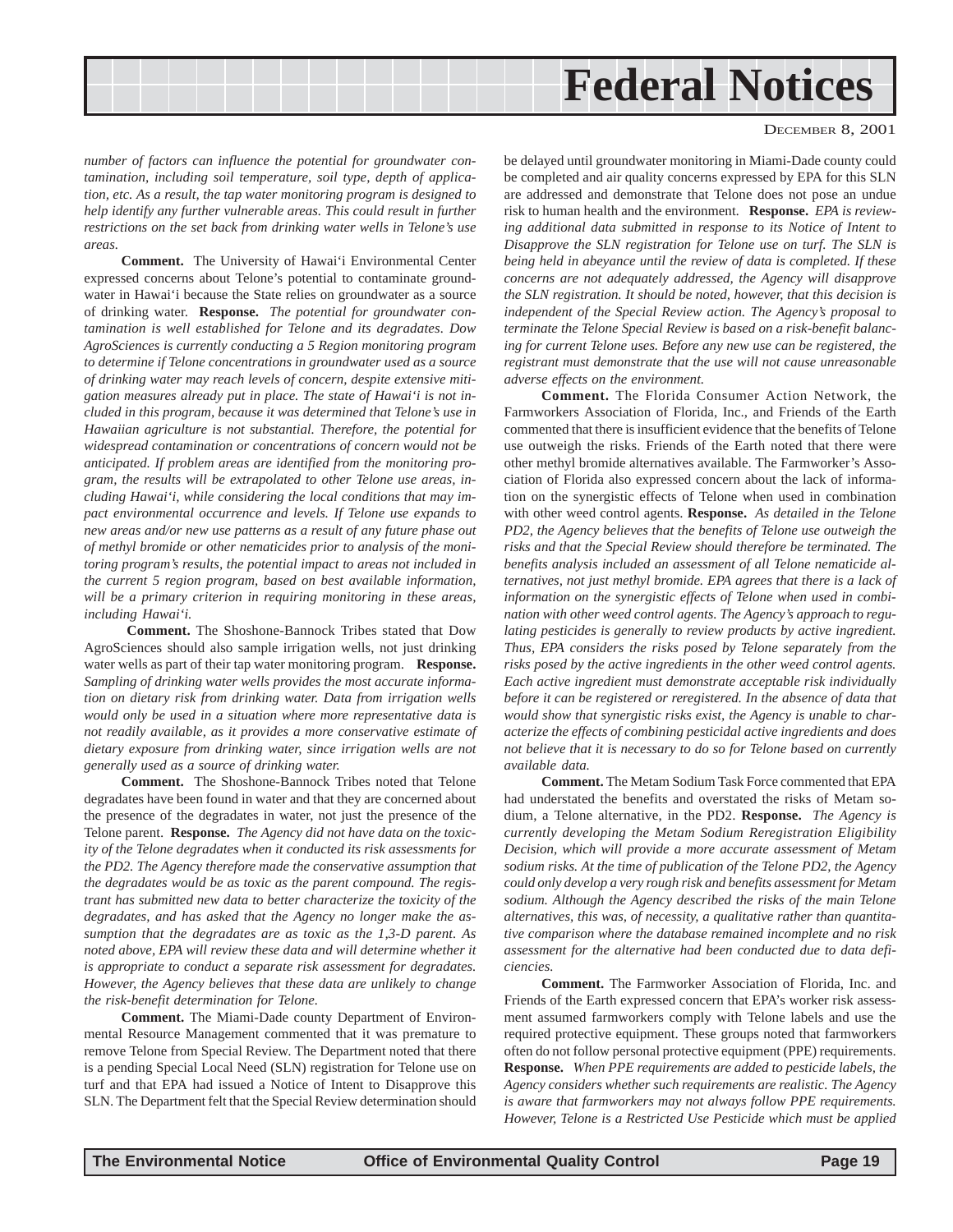## <span id="page-19-0"></span>**Federal Notices**

#### DECEMBER 8, 2001

*by certified applicators, who have received special training, or by workers who are under their direct supervision. This requirement increases the likelihood that workers handling Telone will comply with PPE.*

**Comment.** The University of Hawai'i Environmental Center commented that in addition to label restrictions, some type of applicator training should be mandatory. **Response.** *Telone is a restricted use pesticide. This means that Telone can only be applied by certified applicators, who must complete a required course of study, or by workers under the direct supervision of a certified applicator. In addition, Dow AgroSciences has compiled a detailed product stewardship manual for Telone users, which provides more specific guidance to users on how to comply with the label restrictions and to ensure the safe use of Telone.*

**Comment.** Friends of the Earth expressed concerns about pesticide drift from telone use and asked that EPA prohibit Telone fumigation within 72 hours of activities in and around schools, nursing homes, and similar structures. Friends of the Earth also requested that "occupied structures" for the purposes of the 300-foot buffer be better defined. **Response.** *The Agency believes that the 300-foot buffer zone around occupied structures provides protection to those in and around schools, nursing homes, and other structures from potential 1,3-D drift. This buffer area provides the same type of protection suggested by the Friends of the Earth's 72-hour prohibition on use. The term "occupied structure" is broadly defined on the label to be a structure "such as a school, hospital, business, or residence." The label further specifies that "no person shall be present at this structure at any time during the 7 consecutive day period following application" to ensure that Telone cannot be used around structures, without the 300-foot buffer zone, even if such structures are unoccupied at the time of actual Telone application, if individuals would be returning to the structure earlier than 7 days (or 168 hours) following Telone use. The Agency does not have any information suggesting that users of Telone have experienced confusion from the current label language that would require clarification of the term "occupied structure."*

**Comment.** Friends of the Earth expressed the opinion that EPA should pay more attention to the ecological effects of Telone use, due to the abundance of wildlife in Florida. **Response.** *The scope of the Special Review is limited to human health carcinogenicity concerns. However, the Telone RED of 1998 evaluated the ecological risks posed by Telone use. Further through the RED process, under the FIFRA Section 3(c)(2)(b) authority, the Agency required several ecological effects studies which will be evaluated.*

For details, contact Wilhelmena Livingston, Special Review and Reregistration Division (7508C), Office of Pesticide Programs, Environmental Protection Agency, 1200 Pennsylvania Avenue, NW., Washington, DC 20460. Telephone (703) 308-8025. E-mail address: livingston.wilhelmena@epa.gov. (See, also, 66 F.R. 58468, November 21, 2001).

#### **EPA on the Marijuana Eradication EIS**

Pursuant to section 309 of the Clean Air Act and section 102(2)(c) of the National Environmental Policy Act as amended, the U.S. Environmental Protection Agency has reviewed ERP No. FS-JUS-A82111-00 Cannabis Eradication in the Contiguous United States and Hawaii, Updated Information concerning New Scientific Data on Herbicidal Eradication and has concluded that it adequately addresses EPA's environmental concerns expressed on the Draft SEIS (see, 66 F.R. 58733, November 23, 2001).

#### **Notice of Data Availability on NPDES Permit Regulation and Effluent Limitations Guidelines and Standards for Concentrated Animal Feeding Operations**

On January 12, 2001 (66 FR 2959), EPA published a proposal to revise and update two regulations that ensure manure, wastewater, and other process waters generated by concentrated animal feeding operations (CAFOs) do not impair water quality. These two regulations include the National Pollutant Discharge Elimination System (NPDES) provisions that define which operations are CAFOs and establish permit requirements, and the Effluent Limitations Guidelines (ELG), or effluent guidelines, for feedlots (beef, dairy, swine and poultry subcategories), which establish the technology-based effluent discharge standards for CAFOs. In the proposal, EPA specifically solicited comment on 28 issues (66 FR 3133), in addition to a general comment solicitation on all aspects of the proposed regulations. EPA received comments from various stakeholders, including State, Tribal and Federal regulatory authorities, environmental groups, industry groups, land grant university researchers, and private citizens. This document presents a summary of certain data received in comments since the proposal and describes how these data may be used by EPA in developing its final CAFO regulations. Due to the comments and data received, EPA is considering changes to certain aspects of the proposed CAFO rule, including changes to the technology options considered for regulation, as well as changes to the underlying data and methodology that EPA uses to estimate the costs and financial impacts associated with the regulation. Public comments (which must reference Docket No. W-00-27) regarding this document must be received by EPA in writing by January 15, 2002; send comments by mail to: Concentrated Animal Feeding Operation Proposed Rule, Office of Water, Engineering and Analysis Division (4303), USEPA, 1200 Pennsylvania Avenue, NW., Washington, DC 20460. Please submit an original and three copies of your written comments and enclosures, as well as any references cited in your comments. For details, contact Renee Selinsky Johnson, Paul Shriner, or Karen Metchis at (202) 564-0766. You may also e-mail the above contacts at johnson.renee@epa.gov, shriner.paul@epa.gov, and metchis.karen@epa.gov (see, 66 F.R. 58555, November 21, 2001).

#### **Available Buildings and Land at Military Installations Designated for Closure: Naval Air Station, Barbers Point, O'ahu**

The Department of Defense announced the availability of additional surplus property at the Naval Air Station, Barbers Point, O'ahu. In 1993, the Naval Air Station, Barbers Point was designated for closure pursuant to the Defense Base Closure and Realignment Act of 1990, Public Law 101-510, as amended. Pursuant to this designation, in October 1995, approximately 2,146.9 acres of land and related facilities at this installation were determined surplus to the federal Gov-